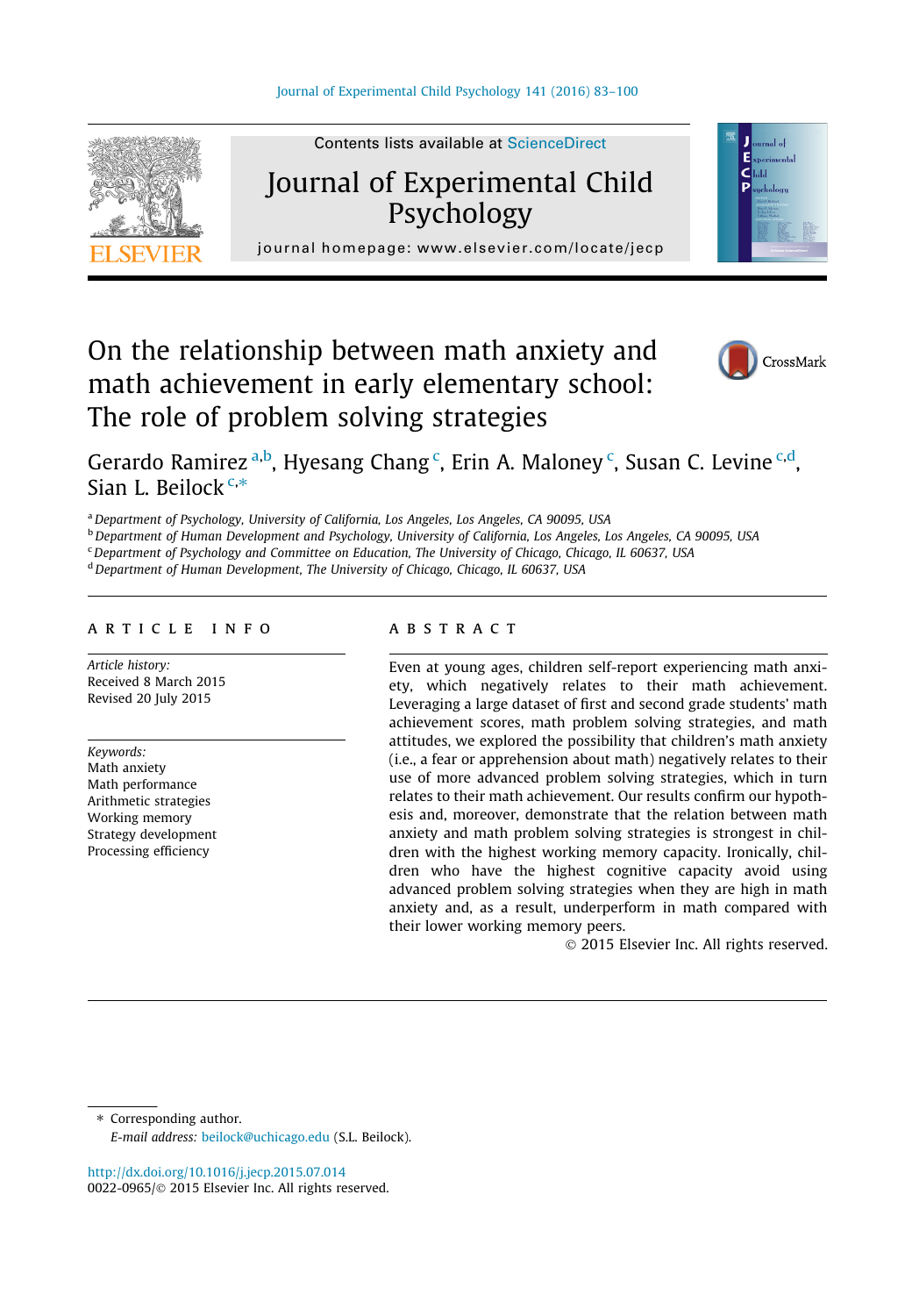## Introduction

Early quantitative skills, including the ability to perform basic arithmetic operations and to fluently use a variety of problem solving strategies, are important to children's future success in the classroom ([Clements & Sarama, 2011; Duncan et al., 2007; Geary, 2013; Hiebert & Carpenter, 1992; National](#page-15-0) [Mathematics Advisory Panel, 2008; Star & Rittle-Johnson, 2009](#page-15-0)). Although young children vary in the problem solving strategies they use to solve arithmetic problems ([Carr, Hettinger-Steiner, Kyser,](#page-15-0) [& Biddlecomb, 2008; Jordan, Huttenlocher, & Levine, 1994; Jordan & Levine, 2009; Levine,](#page-15-0) [Suriyakham, Rowe, Huttenlocher, & Gunderson, 2011](#page-15-0)), we know little about the affective factors that may contribute to this variation. In a large field study, we show, for the first time, that first and second graders' math anxiety (i.e., a fear or apprehension about math) negatively predicts their use of advanced problem solving strategies, which in turn relates to their math achievement. This work opens a new window into understanding the interplay between affective factors and performance in mathematics in young children.

## Mathematics anxiety as constraint of math achievement

During recent years, anxiety about the prospect of doing mathematics has been recognized as a significant factor shaping math learning, math performance, and basic numerical abilities of adults in the classroom ([Maloney & Beilock, 2012\)](#page-16-0), workplace ([Bursal & Paznokas, 2006; McMullan, Jones, & Lea,](#page-14-0) [2010; Pozehl, 1996; Swars, Daane, & Giesen, 2006\)](#page-14-0), and consumer decisions they make ([Jones,](#page-15-0) [Childers, & Jiang, 2012; Suri, Monroe, & Koc, 2013\)](#page-15-0). Math anxiety has been found to be negatively related to math achievement both because it leads to avoidance of math and because it disrupts the working memory resources students use to solve difficult math problems in the moment [\(Ashcraft,](#page-14-0) [2002; Ashcraft & Kirk, 2001; Hembree, 1990; Lyons & Beilock, 2012; Park, Ramirez, & Beilock,](#page-14-0) [2014\)](#page-14-0). Working memory (WM) is an important cognitive construct involved in maintaining relevant information in a highly active state and inhibiting interfering information [\(Engle, 2002](#page-15-0)). Unfortunately, math anxiety can cause negative thoughts and ruminations that co-opt the WM resources that individuals rely on to maintain superior performance in math. Evidence consistent with this hypothesis comes from behavioral studies [\(Ashcraft & Kirk, 2001; Park et al., 2014\)](#page-14-0) and studies using brain imaging. For instance, functional magnetic resonance imaging (fMRI) studies have found that math anxiety is associated with reduced activity in WM-related brain regions (dorsolateral prefrontal cortex: [Young, Wu, & Menon, 2012](#page-17-0)) as well as hyperactivity in brain regions associated with the processing of negative emotions and pain (right amygdala: [Young et al., 2012;](#page-17-0) bilateral dorsal posterior insula: [Lyons & Beilock, 2012\)](#page-16-0).

Even though much the literature on math anxiety has focused mainly on adults, there is evidence that the detrimental effects of math anxiety start early. Recent work suggests that some children report experiencing math anxiety as early as first and second grades. Paradoxically, those with higher WM show the most pronounced negative relation between math anxiety and math achievement ([Organization for Economic Cooperation & Development, 2013; Ramirez, Gunderson, Levine, &](#page-16-0) [Beilock, 2013; Vukovic, Kieffer, Bailey, & Harari, 2013](#page-16-0)). The current work explores why math anxiety relates to poor math performance at the start of elementary school and why children with higher WM are particularly vulnerable to the deleterious effects of math anxiety. We argue that the math anxiety– achievement relationship might be mediated by less frequent use of the developmentally advanced problem solving strategies (described below) that predict superior math performance in young children.

## Math problem solving strategies

Most children initially rely on rudimentary problem solving strategies such as finger counting to solve basic arithmetic problems at the beginning of formal schooling. With repeated use of rudimentary problem solving procedures, children develop strong problem–answer associations (e.g., they associate the answer 4 with the problem  $2 + 2$ ) that enable them to transition to more advanced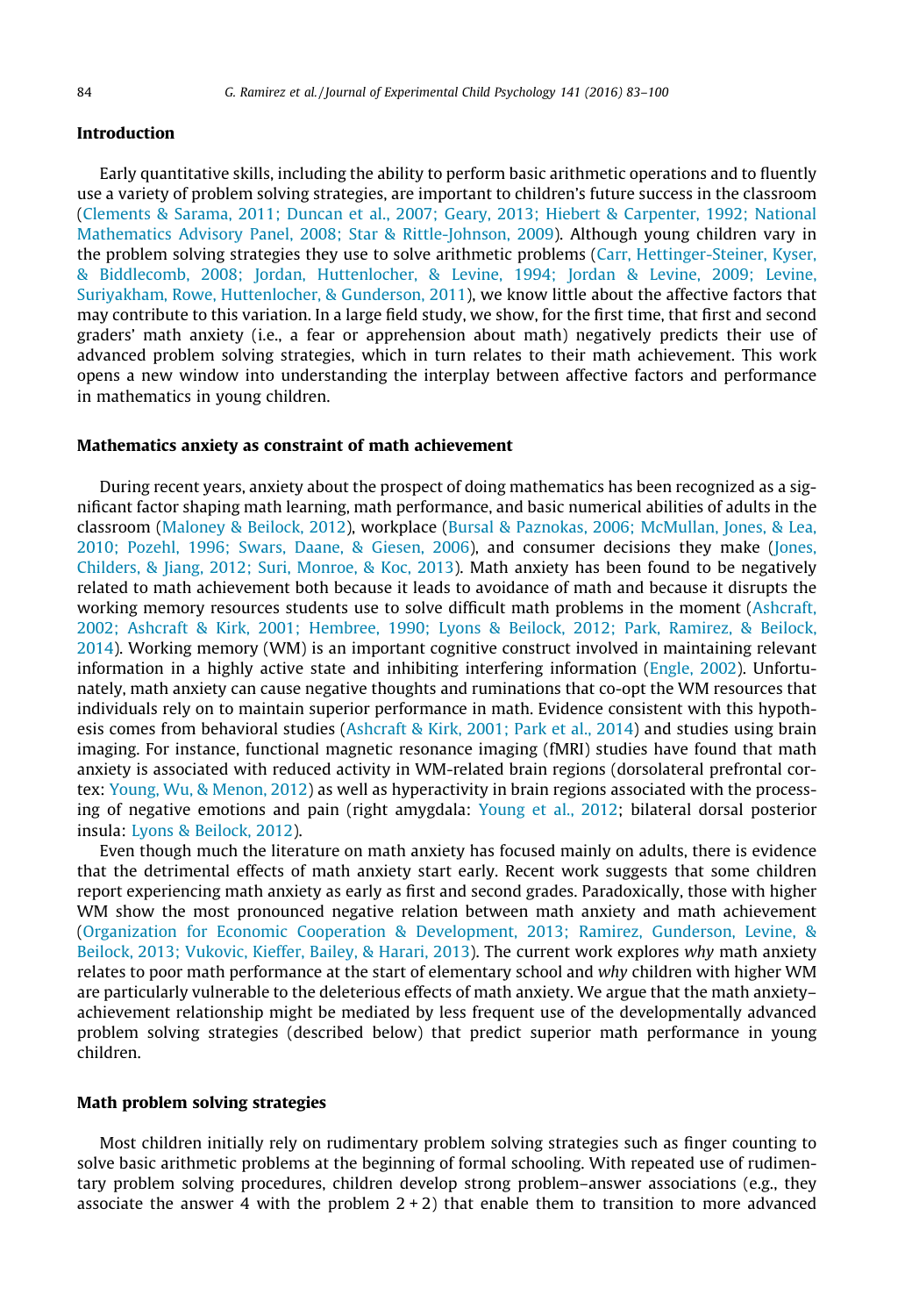problem solving strategies such as decomposition and retrieval, which rely heavily on memory-based processes ([Laski et al., 2013; Siegler & Shrager, 1984](#page-16-0)). Retrieval involves directly recalling the solution to a problem from memory (e.g.,  $6 + 6$  is 12). Decomposition, arguably the most WM-intensive arithmetic problem solving strategy, requires the use of multiple steps that involve breaking down the numbers in the problem into smaller sets and reconstructing the problem. For instance, to solve  $6 + 6$ , a child who uses a decomposition strategy might break it down to  $(5 + 1) + (5 + 1)$  or  $5 + 5 + 2$ . retrieving the answer to  $5 + 5$ , and then adding 2 via retrieval or counting.

Although children use a mixture of strategies to solve math problems of various difficulty levels throughout development ([Ashcraft, 1982; Carr & Alexeev, 2011; Fennema, Carpenter, Jacobs,](#page-14-0) [Franke, & Levi, 1998; Siegler & Jenkins, 1989; Siegler & Shrager, 1984](#page-14-0)), the use of advanced memory-based strategies is important across all stages in schooling ([Davis & Carr, 2002; Fuson,](#page-15-0) [1992; Woodward et al., 2012](#page-15-0)). Advanced memory-based strategies provide foundation for more complex math and are associated with higher conceptual understanding and achievement in math [\(Barrouillet & Lépine, 2005; Geary, 1990, 1993, 2011; Mazzocco, Devlin, & McKenney, 2008\)](#page-14-0). Hence, in the United States, there has been widespread interest among policymakers and educators in helping children to transition to using advanced memory-based strategies ([National Council of Teachers of](#page-16-0) [Mathematics, 2000; National Governors Association Center for Best Practices & Council of Chief](#page-16-0) [State School Officers, 2010](#page-16-0)) with the majority of this work focused on helping teachers and parents to expose children to diverse math problem solving strategies ([Carr, Jessup, & Fuller, 1999;](#page-15-0) [Ginsburg, 1997; Moely et al., 1986; Rittle-Johnson & Star, 2007; Rittle-Johnson, Star, & Durkin, 2009\)](#page-15-0).

This focus on teaching a broad range of problem solving strategies is of course important; however, there are cognitive as well as affective constraints that could interfere with the use and more general adoption of advanced memory-based strategies. Even though advanced memory-based strategies (e.g., decomposition, retrieval) may seem effortless after extended practice, these strategies initially place high demands on WM, requiring children to retrieve facts directly from long-term memory, inhibit competing answer choices, and maintain intermediate steps ([DeStefano & LeFevre, 2004; Geary,](#page-15-0) [Hoard, Byrd-Craven, & DeSoto, 2004; Kaye, deWinstanley, Chen, & Bonnefil, 1989; Zbrodoff & Logan,](#page-15-0) [1986](#page-15-0)). Neuroimaging work supports a link between WM and the use of advanced memory-based strategies by demonstrating that the use of these strategies is associated with greater activation in brain regions involved in effortful control in young children (left ventrolateral prefrontal cortex: [Cho, Ryali, Geary, & Menon, 2011](#page-15-0)).

To the extent that advanced strategies are—at least initially—WM demanding, it follows that individual differences in children's WM may predict the use of advanced strategies because these strategies load heavily on WM. Indeed, children with higher WM do generally show a greater deployment of advanced strategies and overall higher math achievement than their lower WM peers [\(Barrouillet &](#page-14-0) [Lépine, 2005; Cokely, Kelley, & Gilchrist, 2006; DeCaro, Thomas, & Beilock, 2008; Geary, 1990,](#page-14-0) [1993; Rosen & Engle, 1997](#page-14-0)). The differential use of strategies across children with higher versus lower WM might at least partially explain why children with higher WM seem to be vulnerable to the deleterious effects of math anxiety on math achievement.

We reasoned that if anxiety-related worries co-opt the WM resources that individuals rely on to support advanced memory-based strategies [\(Ashcraft & Kirk, 2001; Beilock, Kulp, Holt, & Carr,](#page-14-0) [2004; DeStefano & LeFevre, 2004; Imbo & Vandierendonck, 2007; Park et al., 2014; Schmader &](#page-14-0) [Johns, 2003\)](#page-14-0), then children with higher WM may find it difficult to deploy the advanced memory-based strategies they otherwise would use. Higher math anxiety may reduce the efficiency and, hence, use of effortful strategies that help high-WM children to perform at a high level in math. By contrast, children lower in WM might be less susceptible to the math anxiety-induced disruptions to WM because they typically rely on rudimentary strategies (e.g., counting) that are less demanding of WM resources and also associated with lower math achievement [\(Barrouillet & Lépine, 2005; Geary,](#page-14-0) [1990, 1993](#page-14-0)). Work with adults supports this reasoning. Specifically, lower WM adults tend to use rudimentary problem solving strategies regardless of their affective state, which has been used to explain why they typically do not show a strong relation between anxiety and performance [\(Beilock & DeCaro,](#page-14-0) [2007; Gimmig, Huguet, Caverni, & Cury, 2006](#page-14-0)). However, to our knowledge, the relation among individual differences in math anxiety, WM, and math problem solving strategy use has not been examined in young children.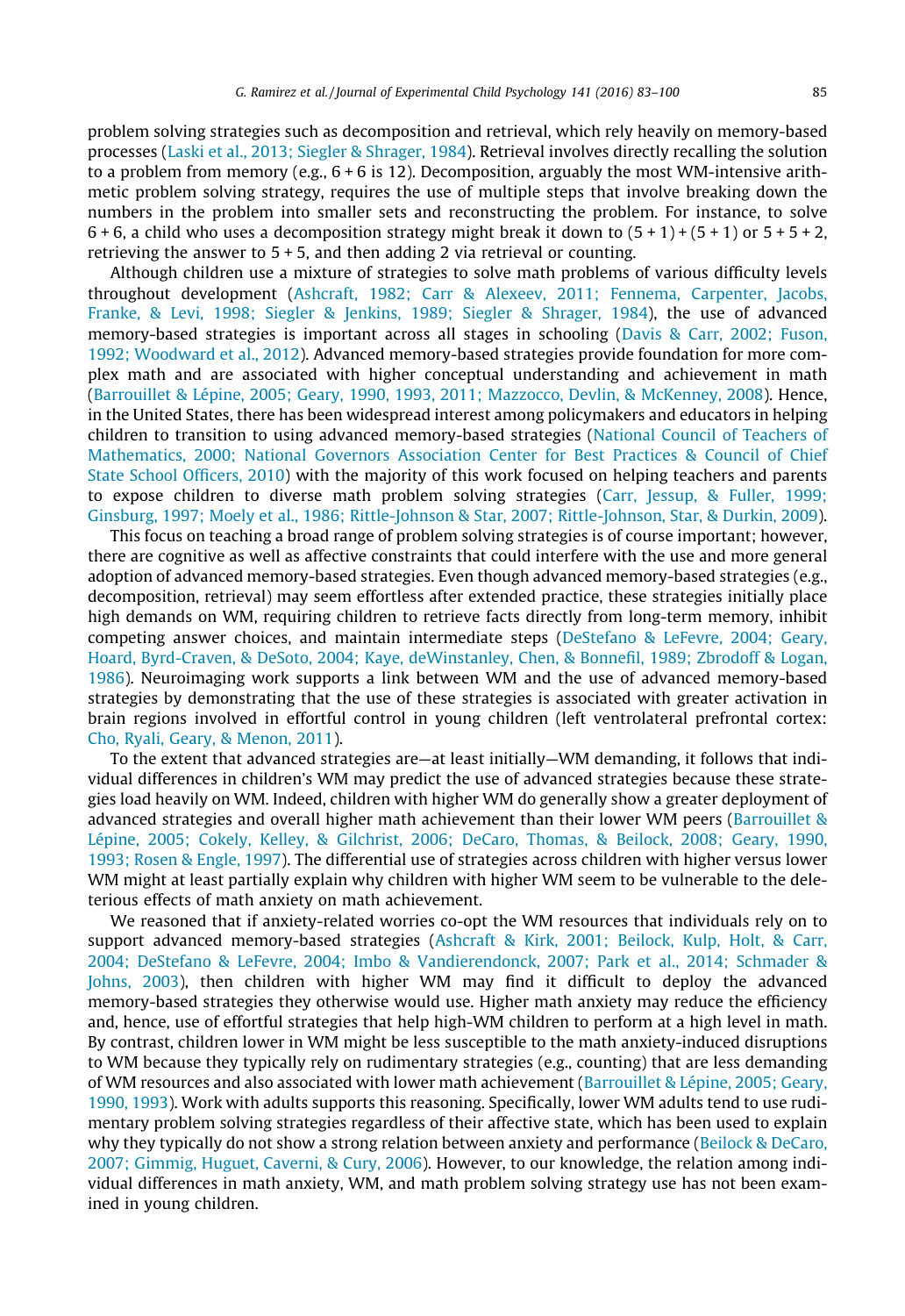In the current work, we examined the relation between math anxiety and strategy use in early elementary school students because this is the period during which many children transition from using rudimentary strategies such as counting to using advanced memory-based strategies such as retrieval and decomposition when solving arithmetic problems [\(Ashcraft & Fierman, 1982; Geary, Widaman,](#page-14-0) [Little, & Cormier, 1987](#page-14-0)). If the math anxiety–achievement relationship is mediated by less frequent use of the developmentally advanced problem solving strategies that predict superior math performance in young children, then such a finding opens a new approach into remediating the negative effects of math anxiety on math performance at a young age. Specifically, techniques that help children to use optimal strategies—regardless of math anxiety—may help to sever the math anxiety– achievement link.

Of course, we recognize that there are many contextual factors that can affect children's math achievement and strategy use, including the quality of math instruction [\(Jordan & Levine, 2009](#page-15-0)) and access to favorable resources that relate to academic achievement [\(Bryk & Raudenbush, 1988;](#page-14-0) [Starkey & Klein, 2006](#page-14-0)). To better control for these contextual factors, we used percentage of students who qualify for free or reduced lunch as a proxy for school-level socioeconomic status (SES). Using percentage of students who qualify for free or reduced lunch allowed us to better investigate how children's math anxiety and WM (above and beyond their learning context) may relate to children's use of math problem solving strategies.

## Method

## **Participants**

The data for this study were collected as part of a larger study examining children's achievement and attitudes about math [\(Maloney, Ramirez, Gunderson, Levine, & Beilock, 2015](#page-16-0)). The sample consisted of 256 children in the first grade (139 girls) and 308 children in the second grade (167 girls). The sample of 564 children includes those who attended a traditional elementary school (i.e., not a gifted school), who are native English speakers, and who were not identified as requiring special education services by their teacher. The sample excludes children who were unwilling to follow the task instructions during the sessions or refused to cooperate, as identified by an experimenter at the time of testing  $(n = 19)$ . We needed to exclude an additional set of children due to experiment error in administering the Woodcock–Johnson Applied Problems subtest, which resulted in not reaching the basal or ceiling criteria ( $n = 51$ ), and due to experiment error in recording child responses on the strategy report problem set  $(n = 29)$ .

The measures were obtained during the fall of the school year, and the average age of participating children whose parents reported this information was 7.13 years (SD = 0.63, range = 5.30-9.89). The average age for first graders was  $6.64$  years ( $SD = 0.44$ ), whereas the average age for second graders was 8.84 years ( $SD = 0.46$ ). We also obtained school records of the percentage of children who qualify for free or reduced lunch (our measure of SES). Within our sample of 564 children, we found that the top third of the sample, in terms of income, came from schools with 0 to 33.3% free or reduced lunch, the middle third came from schools with 41.9 to 82.8% free or reduced lunch, and the bottom third came from schools with 83.7 to 94.0% free or reduced lunch.

## Tasks

To explore the relation among strategy use, math anxiety, and math achievement, we focused on the following tasks.

## Math anxiety

The revised Child Math Anxiety Questionnaire (CMAQ-R) was a modification of a previously used Child Math Anxiety Questionnaire (C-MAQ: [Ramirez et al., 2013;](#page-16-0) Mathematics Anxiety Rating Scale for Elementary School Students [MARS-E]: [Suinn, Taylor, & Edwards, 1988\)](#page-17-0). The CMAQ-R was designed to be appropriate for first and second grade children and involves 16 items that ask children how nervous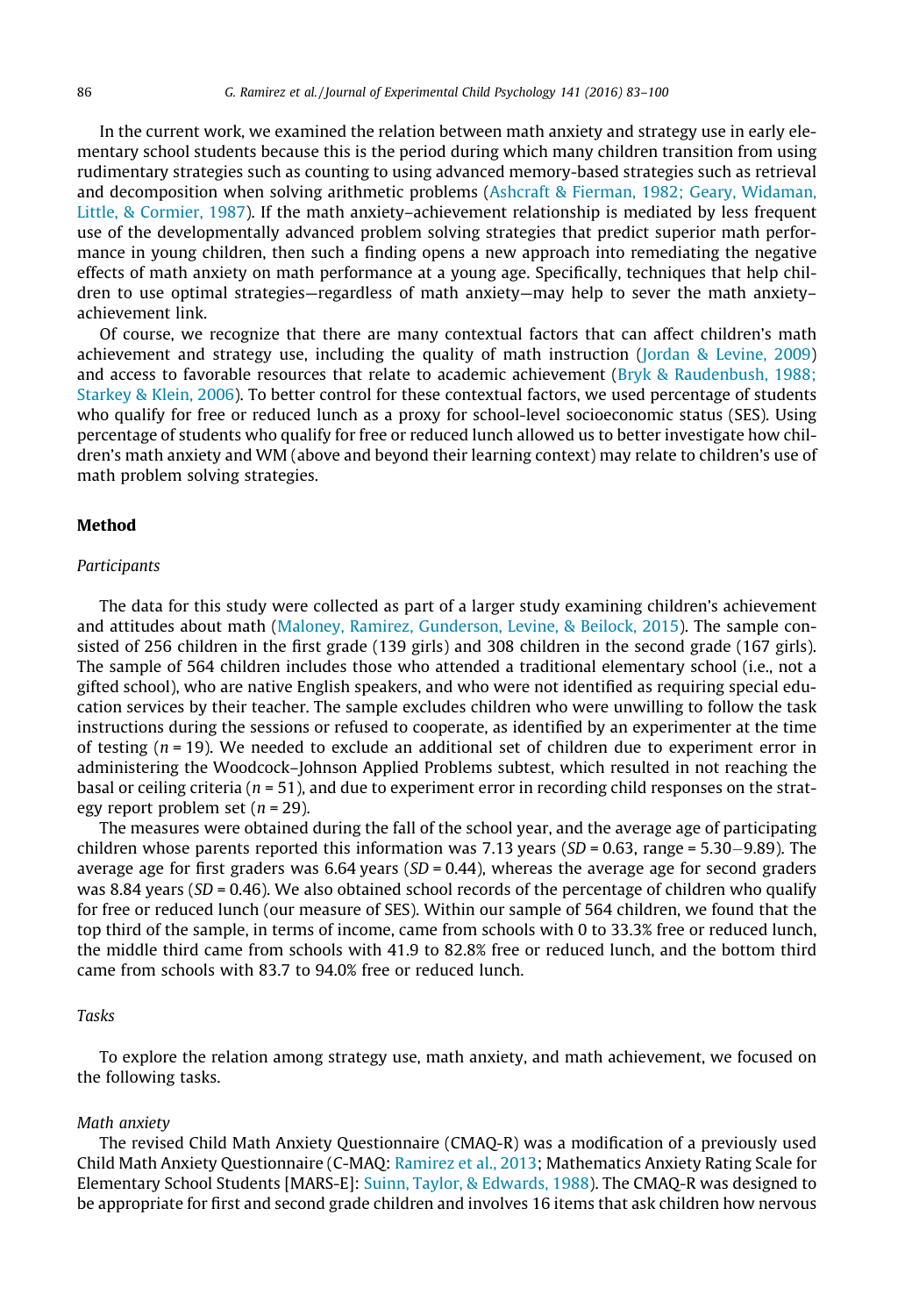they would feel during various math-related situations. The revision of the original CMAQ allowed us to assess children's anxiety for a broader range of math problems (i.e., math problems with strong spatial processing requirements such as graphs) that were not well represented in the original CMAQ. In addition, whereas the original CMAQ ([Ramirez et al., 2013\)](#page-16-0) required children to respond by pointing to a sliding scale anchored by a calm face and an anxious face, the revised CMAQ required children to respond by pointing to one of five smiley faces displaying an emotional gradient from not nervous at all (1) to very, very nervous (5) in a left to right format consistent with children's emotional magnitude estimations ([Holmes & Lourenco, 2011\)](#page-15-0).

Some items within the CMAQ-R directly address children's feelings of nervousness while solving particular math problems (e.g., "There are 13 ducks in the water, and there are 6 ducks on land. How many ducks are there in all?''), whereas other items present children with more general situations that involve doing mathematics in the classroom (e.g., ''being called on by a teacher to explain a math problem on the board''). All children were provided with a simple explanation about what it means to be nervous and were instructed to point to one of five faces (from not nervous at all to very, very nervous) to indicate how various situations would make them feel. Children also were given a few example questions that did not involve math activities and were provided with feedback about how to respond using the face scale (e.g., ''How nervous would you feel looking down from a really tall building?'').

## Working memory

Children were administered the forward and backward letter span tasks, which were adapted from the forward and backward digit span tasks on the Wechsler Intelligence Scale for Children—Third Edition [\(Wechsler, 1991\)](#page-17-0). A composite of these tasks (number of correct trials across forward and backward tasks) served as our WM measure. The forward and backward letter span scores were combined because WM is thought to be composed of memory processes measured by forward span as well as by executive function processes measured by backward span [\(Baddeley, 2000\)](#page-14-0). In the forward span task, the experimenter read a sequence of letters at a rate of one letter per second and asked children to recall them in a forward order (e.g., ''F, Q, L''). The backward span task was similar except that children were asked to recall the letter sequence in a backward order (e.g., "B, H, M" = "M, H, B"). The forward span set size ranged from 2 to 9 items, whereas the backward span set size ranged from 2 to 8 items. Each set size was assessed on two trials, and children began with the smallest set size of 2. Children who completed one or both trials at a particular set size correctly were given two additional trials at the next set size. The digit span task ended when children were incorrect on both trials of a given set size. The letters used for forward and backward letter span tasks were B, F, H, J, L, M, P, Q, and R. No letter was repeated within a given set. The forward letter span task was always administered before the backward letter span task. For the backward letter span task, children received a practice trial before starting the assessment trials.

## Math achievement

The Applied Problems subtest from the Woodcock–Johnson III (WJ-III; [Woodcock, McGrew, &](#page-17-0) [Mather, 2001](#page-17-0)) was used to assess children's math achievement. This task includes math word problems of increasing difficulty that require comprehension of the nature of the problem, identification of relevant information, and performance of relevant calculations. The contents of the problems included single digit to more complex arithmetic, fractions, and basic geometry. We used the Applied Problems W-score, a transformation of the raw score into a Rasch-scaled score with equal intervals, to derive a measure of math achievement for each child. For this measure, a score of 500 is approximately the average performance of a 10-year-old.

### Strategy report problem set

After completing the Applied Problems subtest, children completed a short set of math problems that were used to assess their math problem solving strategies. The strategy report problem set consisted of four addition word problems that were presented in order of increasing difficulty. We used the following problems (in word problem form), which were designed to be grade appropriate and in line with the type of problems children encountered in the Woodcock–Johnson Applied Problems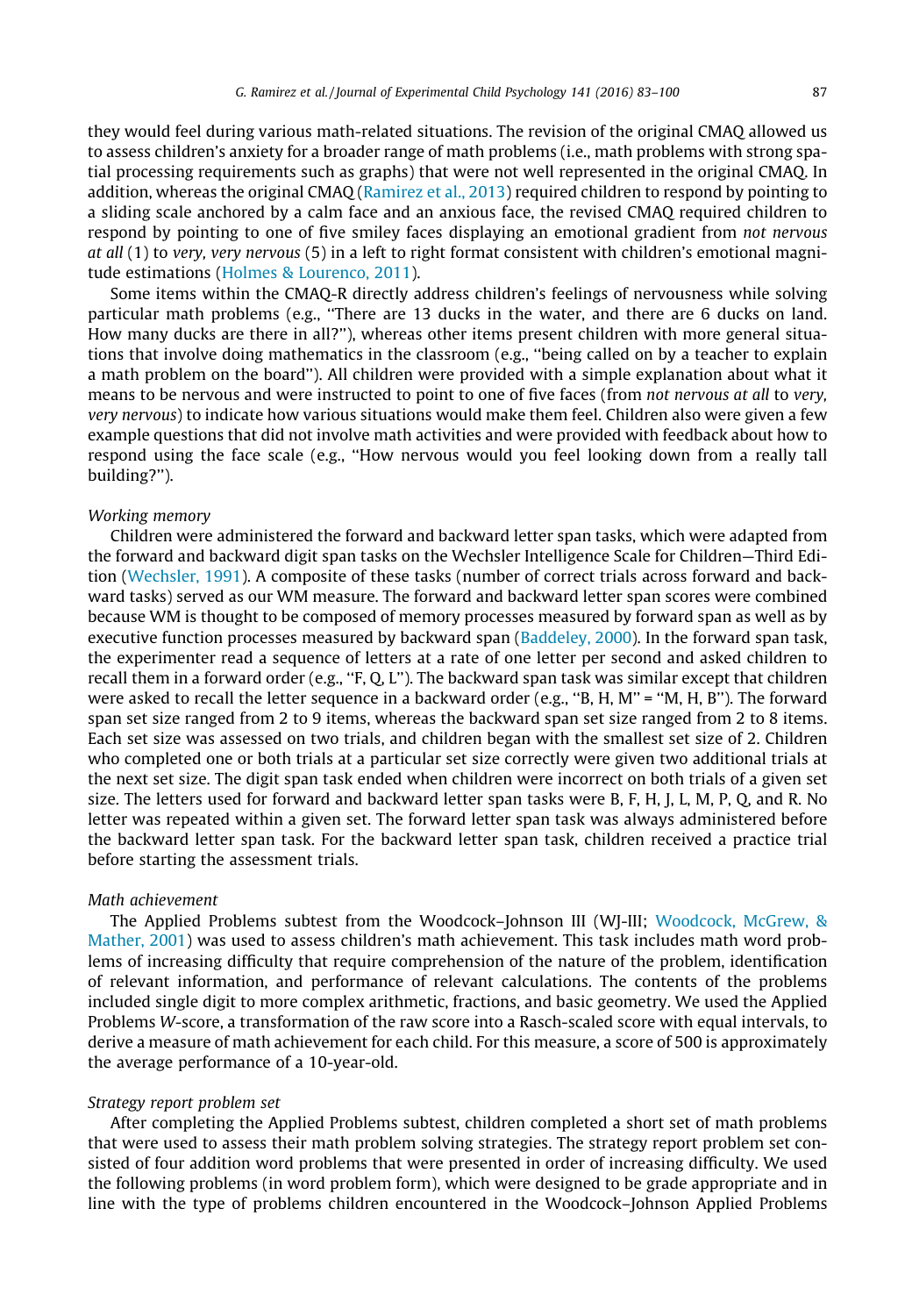subtest:  $3 + 6$ ,  $9 + 8$ ,  $13 + 5$ , and  $14 + 19$ . Children were not given paper and pencil to solve the problems. Before the first problem was presented, children were told that they would be presented with a few math problems and that they should try to solve the problems any way they wanted. Children were further instructed to say each answer aloud as soon as they arrived at it and to report how they solved each problem.

While administering the task, each problem was placed in front of children and the experimenter read it aloud (e.g., ''If you had nine crayons and someone gave you eight more, how many would you have altogether?''). The word problems had no visual aids (e.g., no pictures of crayons). Trained experimenters recorded any overt strategies children spontaneously used such as finger counting, pointing, and counting aloud for each problem. After children provided an answer, the experimenter recorded the amount of time it took to solve the problem using a stopwatch and then asked, ''So how did you solve the problem?'' to get more detailed information about children's problem solving strategies. Observing spontaneous strategies and probing strategy use have been shown to be internally consistent, providing a valid way to capture children's problem solving strategies [\(Carr & Jessup, 1997;](#page-15-0) [LeFevre, Smith-Chant, Hiscock, Daley, & Morris, 2003; Siegler, 1989](#page-15-0)).

In previous studies, researchers have classified children's strategies immediately after the children provided self-reports of how they solved the problems [\(Geary, 1990; Siegler, 1987](#page-15-0)). In the current study, however, trained experimenters took detailed notes about visible signs of strategies they noticed to allow two independent raters who were more familiar with strategy coding to classify strategies at a later time. The two independent raters began classifying the strategies by coding children's verbal reports without reference to accuracy or experimenter reports of children's overt behavior. The raters assigned the strategies to one of the following categories: counting (child described using a counting procedure such as counting fingers), decomposition (child described breaking down the presented addends into simpler numbers), retrieval (child described spontaneously knowing the answer, stated the answer in a matter-of-fact fashion, or simply repeated the problem and answer), guessing (child reported that he or she did not attempt to solve problem and/or explicitly said he or she guessed), or unknown (child did not provide an answer, provided an ambiguous procedure, or said he or she used multiple conflicting approaches). We were unable to use the amount of time children took on each problem to inform our strategy coding due to inconsistent time measurement procedures used by the experimenters.

## Procedure

All tasks were completed in a school setting and were administered one-on-one to each child. The measures of achievement (WJ-III Applied Problems, strategy report problem set, and letter span) and math anxiety (CMAQ-R) were assessed on 2 separate school days, with the achievement session being completed first. On average, children completed the emotion session approximately 4 days after the achievement session (mean difference =  $4.01$ ,  $SD = 0.015$ ).

The achievement session took an average of 30 min. The tasks in this session were described to children as ''fun letter and number games.'' The math anxiety questionnaire (CMAQ-R), administered as part of a larger battery of emotion measures, took 5 to 7 min during the second session, which took approximately 25 min in total and included other attitude measures about math. The CMAQ-R was introduced to children as a question game in which the experimenter would ask children a series of questions about the kinds of things that made them feel nervous.

## Results

## Strategy coding and data pre-processing

Two independent coders showed a simple agreement of 90% after the initial pass (kappa of .91,  $p < .001$ ). For all of the trials where the coders did not initially agree (as well as those where they indicated that the strategy was unknown), the two independent raters clarified the final assigned code through either an examination of visible counting references that were initially noted by research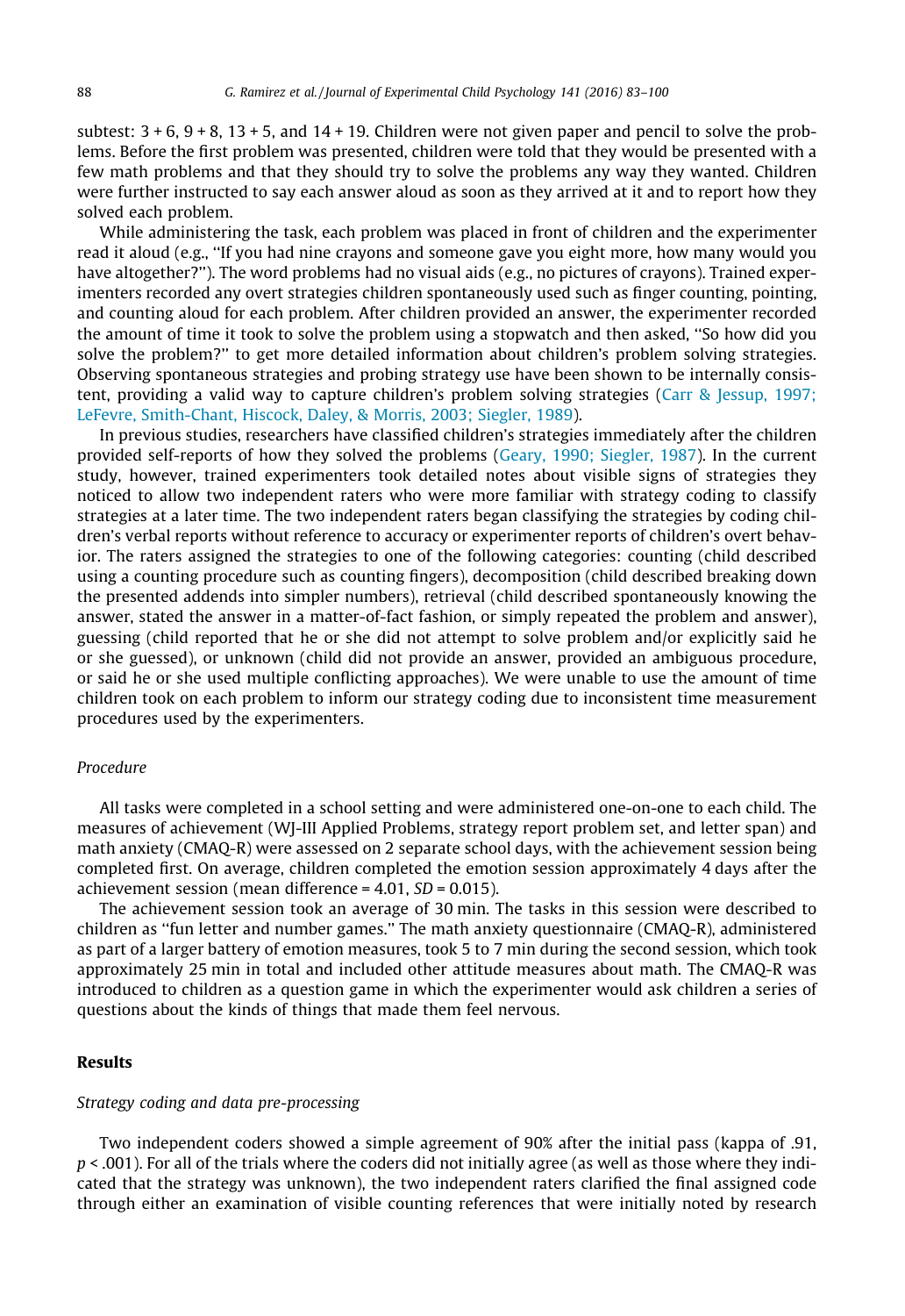assistants (.05% of trials), a discussion between coders ( $\sim$ 4% of trials), or relying on the child's history on the other problems that the child was presented with (5% of trials). All of the remaining unknown trials that could not be clarified were left as unknown. Trials that were initially classified as retrieval because the child simply repeated the problem and answer (e.g., ''because 3 + 6 is 9'') but showed evidence of overt counting were reclassified as counting (<1% of retrieval trials). The remaining retrieval trials where the child repeated the problem and answer (e.g., "because  $3 + 6$  is 9) remained classified as retrieval. Hence, all of the trials classified as retrieval were ones where children provided a retrieval strategy in their self-report and showed no evidence of counting. Admittedly, this coding approach does not rule out other strategies that children may have rapidly deployed internally, but it does provide us with an index of the strategies children likely relied on when solving problems.

We used a trimming procedure to remove outliers at the trial level on the basis of the answers provided because some children gave extreme responses to the problems (<1% of trials). This trimming procedure involved (a) removing trials where children reported extreme answers that were beyond any reasonable addition calculation (i.e., answers that were >100) and (b) removing remaining trials where children's response deviations were 4 standard deviations or more from the correct answer for each particular problem. We applied this trimming procedure within each strategy category.

Given the ambiguity in the literature about what differentiates retrieval attempts from guessing, we differentiated retrieval trials into strong retrieval (retrieval trials where the answer given was within 1 unit of the correct answer) and weak retrieval (retrieval trials where the answer was >1 unit from the correct answer). Classifying strategies based on solutions provided is a procedure that has been used in previous studies assessing young children's math problem solving strategies [\(McNeil,](#page-16-0) [2007; Perry, Breckinridge Church, & Goldin-Meadow, 1988\)](#page-16-0). Classifying retrieval in this manner allowed us to make an important distinction about the different ways in which children rely on memory-based processes to solve arithmetic problems and how these processes align with or differ from guessing. Using the aforementioned strategy categories, we created an advanced memory strategy variable by combining decomposition trials with strong retrieval trials, which served as one of our primary outcome variables.

## Math achievement

Children's average W-score on the Woodcock–Johnson measure was  $462.84$  (SD = 20.58), and their average grade equivalent score was 2.23 (SD = 1.15). Not surprisingly, second graders ( $M = 470.69$ ,  $SD$  = 19.73) showed a higher average W-score than first graders (M = 453.40, SD = 17.40), t =  $-10.93$ ,  $p < 0.01$ . Children's mean correct performance on the four problems that made up the strategy report task was 1.88 (SD = 1.38), with second graders ( $M = 2.47$ , SD = 1.20) once again outperforming first graders ( $M = 1.19$ ,  $SD = 1.27$ ),  $p < .01$ . Problem solving accuracy on the strategy report task was strongly related to accuracy on the WI-III Applied Problems subtest ( $r = .755$ ,  $p < .01$ ), which supports our use of the strategy report task as a proxy for how children might be solving problems on the WJ-III Applied Problems subtest.

## Math anxiety

Children's math anxiety was calculated by taking an average response over all of the items on the CMAQ-R. The mean CMAQ-R was  $2.41$  (SD = 0.74). Approximately 26% of children self-reported experiencing medium to high levels of math anxiety (average response of 3 and above). These results provide evidence that even in early elementary school there exists variability in children's self-reported feelings of nervousness about situations involving math, with a significant proportion of children already falling prey to medium to high levels of math anxiety. We found that our 16-item math anxiety questionnaire showed strong reliability (alpha = .83; [Maloney et al., 2015](#page-16-0)).

## Working memory

WM scores were calculated by taking the sum of the forward and backward letter span tasks. Children in our sample showed a mean forward span score of 5.49 ( $SD = 1.73$ ) and a mean backward span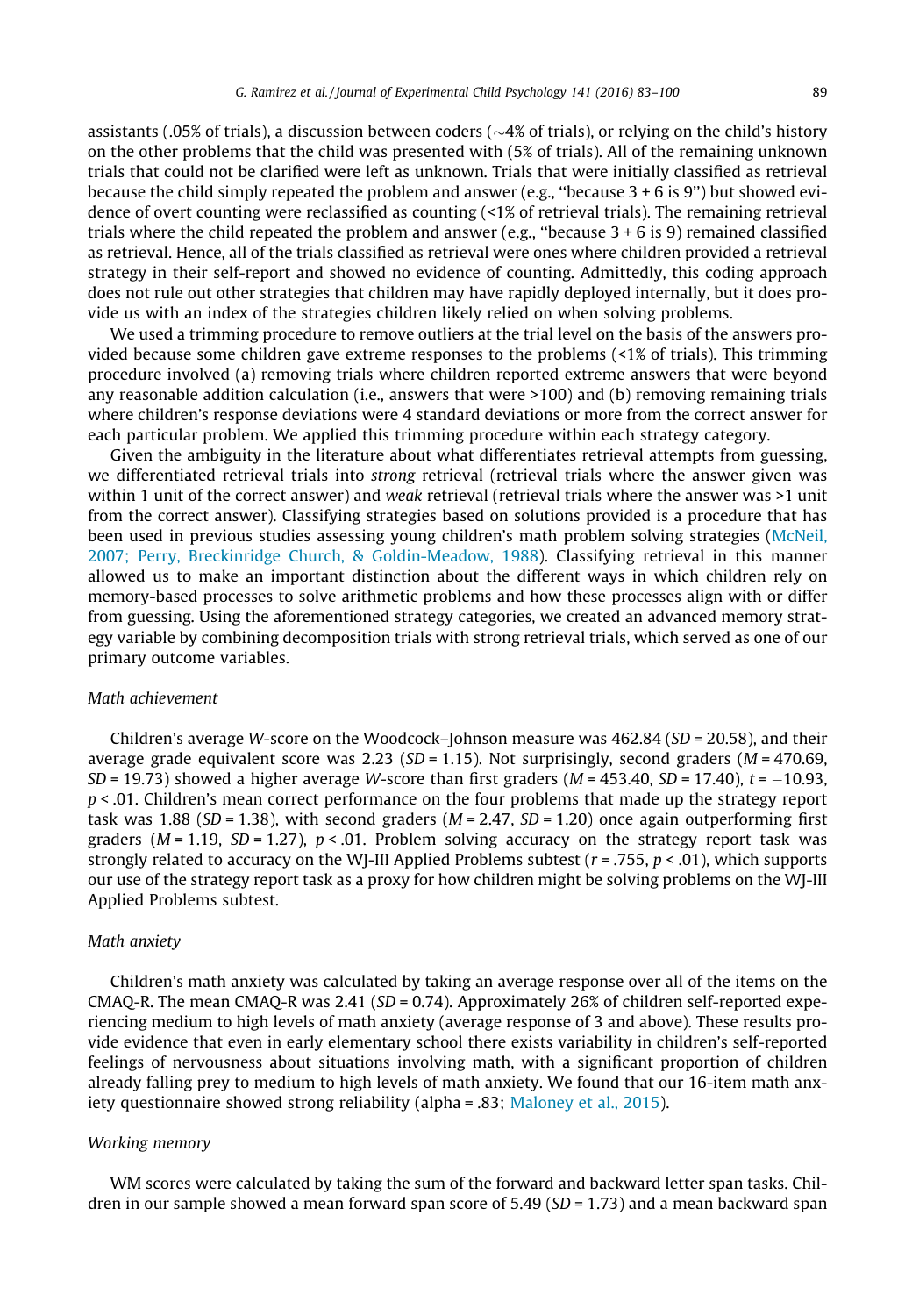score of 2.71 ( $SD = 1.32$ ). When we combined these two measures, the mean total span was 8.20  $(SD = 2.51)$  overall, with second graders showing a higher total span  $(M = 8.62, SD = 2.50)$  than first graders (M = 7.70, SD = 2.46),  $t = -4.37$ ,  $p < .01$ ).

## Overall frequency and accuracy of strategies used

We first examined how frequently children used each strategy during the strategy report task by calculating the mean percentage of use for each strategy category at the trial level. The counting strategy, on average, was used more frequently than any other problem solving strategy ( $M = 52\%, SD = 50$ ), followed by decomposition ( $M = 12\%$ ,  $SD = 31$ ), strong retrieval ( $M = 8\%$ ,  $SD = 27$ ), guessing ( $M = 8\%$ ,  $SD = 27$ ), and finally weak retrieval (7%,  $SD = 25$ ). Approximately 12% ( $SD = 33$ ) of trials were classified as unknown. Although the percentage of trials coded as unknown reduces our ability to characterize children's strategies, this approach respects the reliability of children's self-reports and limits errors in the coding of self-report of strategies that present insufficient information or too many conflicting cues [\(LeFevre et al., 2003; Threlfall, 2009](#page-16-0)).

There was a significant difference in strategy use across the five categories of interest (counting, decomposition, strong retrieval, weak retrieval, and guessing), Friedman test,  $\chi^2(4)$ =2002.25,  $p < 0.01$ . A set of pairwise comparisons revealed that all of the categories of interest were used at significantly different rates ( $p < .02$ ) except for guessing, weak retrieval, and strong retrieval, which were used at rates that did not significantly differ from each other  $(p > .05)$ . Table 1 displays the frequency of strategy use broken down by grade.

Children's mean correct performance on the four problems that made up the strategy report task was 1.88 ( $SD = 1.38$ ). In terms of problem accuracy, we found that overall children solved 47%  $(SD = 50)$  of the problems correctly and that the use of decomposition and strong retrieval was associated with the highest accuracy ( $M = 76\%$ ,  $SD = 43$  and  $M = 82\%$ ,  $SD = 39$ , respectively). Counting showed the next highest accuracy ( $M = 57\%, SD = 50$ ), followed by unknown ( $M = 17\%, SD = 38$ ), guessing  $(M = 5\%, SD = 21)$ , and finally weak retrieval, which by definition did not capture any correct responses. A set of independent samples t-tests showed that the mean accuracy of the different strategy categories were all significantly different from one another (all ps < .05) with the exception of decomposition and strong retrieval, which were solved at a comparable rate of accuracy ( $p > .05$ ). A breakdown of accuracy by grade level is displayed in Table 1. These results demonstrate that early elementary school is characterized by considerable variation in children's strategy use. We next asked how children's use of strategies related to their math anxiety and WM.

| grade level.     |                         |                        |  |  |  |  |
|------------------|-------------------------|------------------------|--|--|--|--|
|                  | Frequency<br>[mean(SD)] | Accuracy<br>[mean(SD)] |  |  |  |  |
| First grade      |                         |                        |  |  |  |  |
| Counting         | .49(.50)                | .44(.50)               |  |  |  |  |
| Decomposition    | .05(.22)                | .60(.49)               |  |  |  |  |
| Strong retrieval | .04(.31)                | .62(.49)               |  |  |  |  |
| Weak retrieval   | .11(.31)                | .00(.00)               |  |  |  |  |
| Guessing         | .12(.32)                | .06(.26)               |  |  |  |  |
| Unknown          | .18(.38)                | .11(.31)               |  |  |  |  |
| Second grade     |                         |                        |  |  |  |  |
| Counting         | .55(.50)                | .66(.47)               |  |  |  |  |
| Decomposition    | .17(.38)                | .80(.40)               |  |  |  |  |
| Strong retrieval | .11(.31)                | .88(.33)               |  |  |  |  |
| Weak retrieval   | .04(.19)                | .00(.00)               |  |  |  |  |
| Guessing         | .05(.21)                | .02(0.13)              |  |  |  |  |
| Unknown          | .08(.27)                | .29(.46)               |  |  |  |  |
|                  |                         |                        |  |  |  |  |

| Frequency and accuracy of problem solving strategies by |  |  |  |
|---------------------------------------------------------|--|--|--|
| grade level.                                            |  |  |  |

Table 1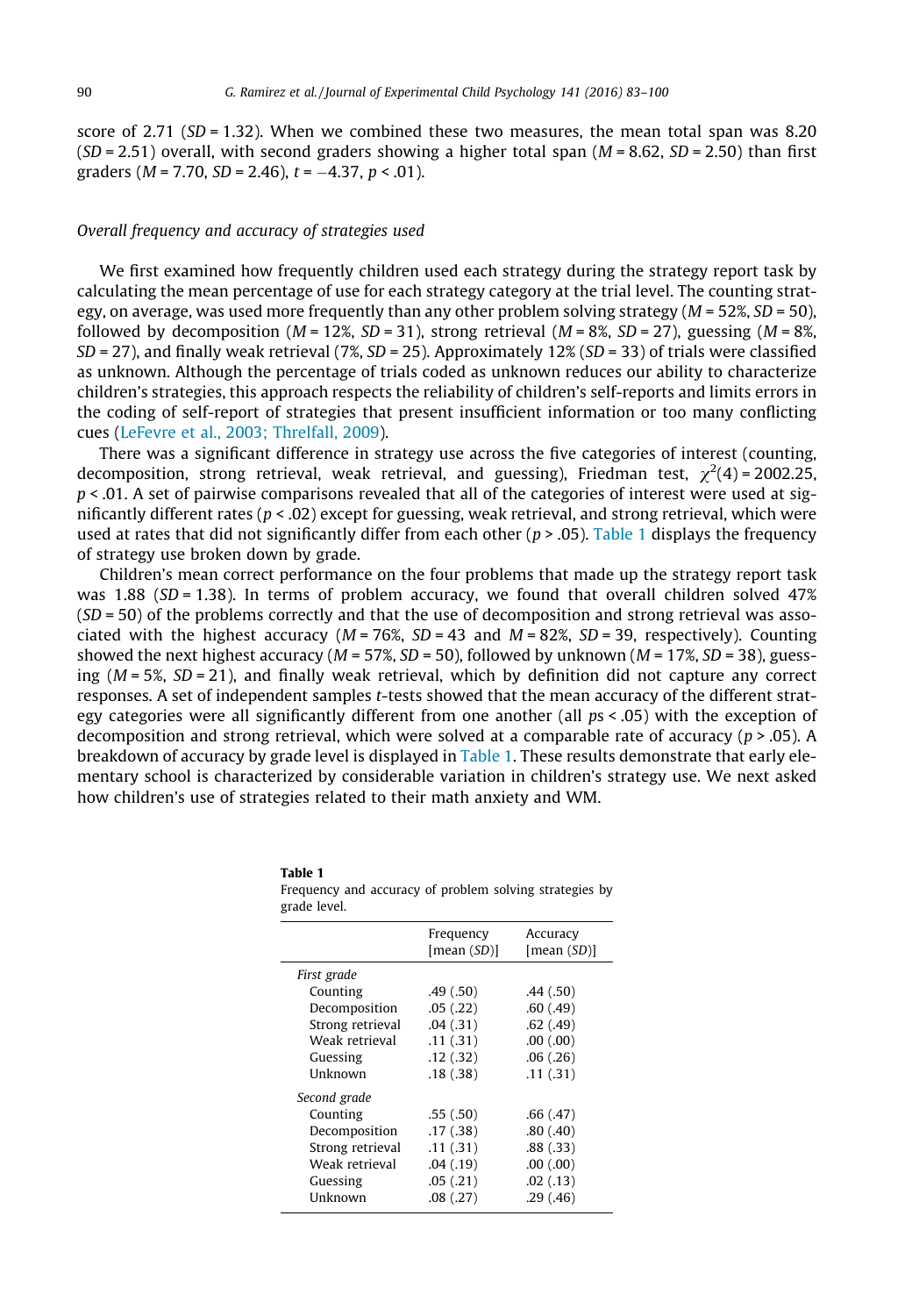Relation among math anxiety, strategy reports, and math achievement for children who were higher and lower in WM

For the regression, correlation, and mediation analysis presented below, we removed outliers that were 2.5 standard deviations from the mean for our measures of interest (5% of the data) and six model residual outliers. Data for these participants were excluded from further analysis. We began by first establishing that there is a simple bivariate correlation between children's math anxiety and math achievement ( $r = -.281, p < .01$ ). Children's self-reported math anxiety was negatively associated with their math achievement, with the strength of this correlation in line with past research [\(Hembree, 1990](#page-15-0)). We next asked whether the math anxiety–achievement relation would hold among groups of students who were higher and lower in WM. To address this, we regressed WM and math anxiety (both as continuous variables), as well as the WM  $\times$  Math Anxiety interaction, on children's math achievement (W-score). This model also included the school level percentage of students who qualify for free or reduced lunch as a covariate to account for the SES variability within our sample. All of the predictors (except for the interaction term) in the regression model were standardized.

Before running our regression model, we found that there were 45 participants who had missing data for at least one of our model variables. These participants would be completely ignored under a list wise deletion procedure. Hence, to better account for the loss of power, we verified that the missing cases were missing completely at random (MCAR;  $\chi^2$  = 4.40, p > .05) and then ran our main regression model using a pairwise deletion procedure that excludes the specific missing values (not the entire case) from the analysis. The results of our main regression analysis showed a significant coefficient of SES ( $\beta = -3.75$ ,  $t = -4.90$ ,  $p < .01$ ), WM ( $\beta = 7.76$ ,  $t = 9.88$ ,  $p < .01$ ), and math anxiety ( $\beta$  =  $-3.457$ , t =  $-4.65$ , p < .01) as well as the critical Math Anxiety  $\times$  WM interaction ( $\beta$  =  $-1.73$ ,  $t$  =  $-2.28$ , p = .023). Fig. 1 plots the regression interaction using grade equivalent scores for the Woodcock–Johnson III Applied Problems subtest as the dependent variable for ease of interpretation. A significant Math Anxiety  $\times$  WM interaction was also obtained when we ran the regression model without SES as a covariate ( $\beta$  =  $-1.53$ , t =  $-1.97$ , p < .05).

In line with previous findings, children with higher WM showed a pronounced negative relationship between math anxiety and math achievement [\(Ramirez et al., 2013; Vukovic et al., 2013](#page-16-0)). However, considering the variation in children's WM across grade, one might wonder whether our effects are driven by grade level differences in WM. To address this issue, we performed an additional regression in which we standardized total digit span for first and second graders independently (effectively creating a proxy for children's WM capacity relative to their same-grade peers). Once again, we found a significant Math Anxiety  $\times$  WM interaction term ( $\beta$  =  $-1.81$ , t =  $-2.34$ , p = .020), indicating that the



Fig. 1. Students' math achievement (grade equivalent scores) as a function of individual differences in working memory and math anxiety. Working memory and math anxiety are plotted at 1 standard deviation above and below the mean.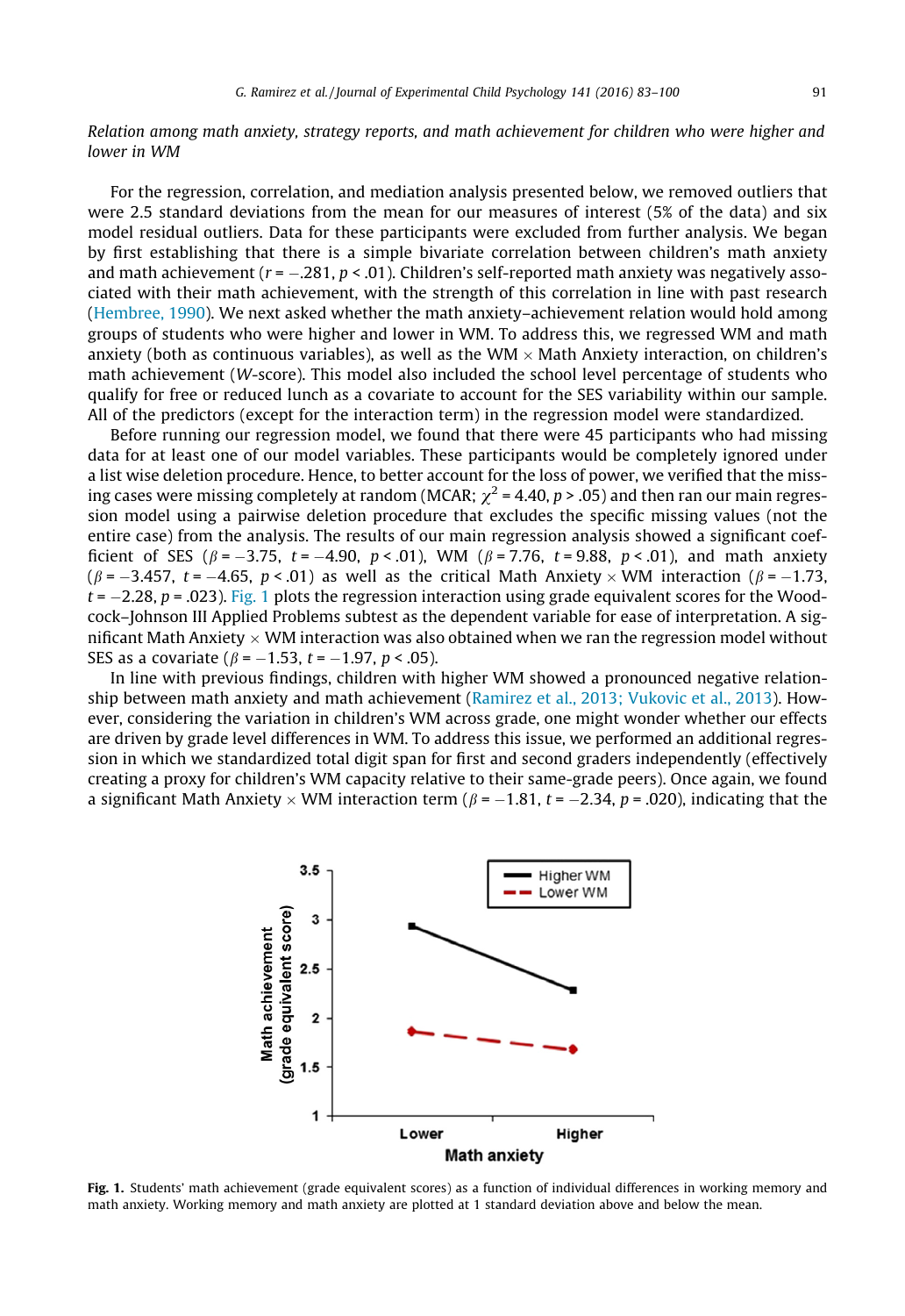math anxiety–achievement relation is most pronounced for both first and second graders who are higher in WM within their respective grades and is less pronounced for both first and second graders who are lower in WM within their respective grades.

To further explore the main Math Anxiety  $\times$  WM interaction and its relation to strategy use, we divided children based on working memory (median split) into higher and lower WM groups. Children with a total letter span score between 2 and 7 were defined as lower WM  $(n = 221)$ , and children with a total digit span score between 8 and 14 were defined as higher WM  $(n = 304)$ . Between-group comparisons showed that children with higher WM showed higher math achievement on the WJ-III Applied Problems subtest ( $t$  =  $-11.47$ ,  $p$  < .001) and better performance on the strategy report task  $(t = -9.29, p < .001)$  than children with lower WM (see Table 2).

In terms of strategy use, we found that children with higher WM showed greater use of decomposition ( $t = -5.79$ ,  $p < .001$ ) and strong retrieval ( $t = -2.41$ ,  $p < .05$ ) relative to children with lower WM. As we might expect, children with higher WM also showed greater use of advanced memory-based strategies (decomposition and strong retrieval combined,  $t$  =  $-5.99$ ,  $p$  < .001) than children with lower WM. By contrast, children with lower WM showed greater use of weak retrieval ( $t = 4.48$ ,  $p < .001$ ) and guessing ( $t = 5.07$ ,  $p < .001$ ) relative to children with higher WM. The use of counting and unknown strategies did not significantly differ for children with higher and lower WM (both  $ps > .05$ ).

We next examined the relation of math anxiety to math achievement and strategy use in children with lower and higher WM (see [Table 3](#page-10-0)). For children with lower WM, we found that math anxiety did not significantly relate to math achievement or to any of the strategy categories ( $p > .05$ ) with the exception of the guessing strategy ( $r = .17$ ,  $p < .05$ ) such that children who were higher in anxiety reported more guessing. All of the strategy categories were significant predictors of lower WM children's math achievement, with counting, advanced memory, decomposition, and strong retrieval serving as positive predictors (all  $ps < .05$ ) and weak retrieval, guessing, and unknown serving as negative predictors (all  $ps < .05$ ).

In contrast to the lower WM children, the results for children with higher WM showed that math anxiety was a significant negative predictor of children's math achievement overall (r =  $-.36, p < .01$ ) as well as when we examined higher WM first graders ( $r = -.254$ ,  $p < .01$ ) and higher WM second graders ( $r$  = –.294,  $p$  < .01) separately. In addition, among children high in WM, math anxiety was negatively related to the use of advanced memory-based strategies—retrieval and decomposition combined ( $r = -.23$ ,  $p < .01$ ) as well as decomposition alone ( $r = -.21$ ,  $p < .01$ )—and positively related to the use of weak retrieval ( $r = .14$ ,  $p < .05$ ) as well as strategies categorized as unknown ( $r = .19$ ,  $p < .01$ ). Furthermore, all of the strategy categories (except for counting) were significant predictors of children's math achievement, with advanced memory, decomposition and strong retrieval serving as positive predictors (ps < .001) and weak retrieval, guessing, and unknown serving as negative predictors (all  $ps < .001$ ).

#### Table 2

Descriptive statistics for math achievement, strategy report task, math anxiety, and frequency of strategy use by WM group.

|                            | Lower WM<br>[mean(SD)] |         | Higher WM<br>[mean(SD)] |                                             |
|----------------------------|------------------------|---------|-------------------------|---------------------------------------------|
| Math achievement (W-score) | 452.77                 | (16.24) | 470.39                  | (18.15)                                     |
| Strategy report            | 1.29                   | (1.32)  | 2.33                    | $(1.23)$ <sup>*</sup>                       |
| Math anxiety               | 2.56                   | (0.75)  | 2.30                    | $(0.71)$ <sup>****</sup>                    |
| Strategy report categories |                        |         |                         |                                             |
| Counting (% use)           | 53                     | (37)    | 54                      | (35)                                        |
| Decomposition (% use)      | 5                      | (12)    | 16                      | (26)                                        |
| Strong retrieval (% use)   | 6                      | (15)    | 09                      | $(19)$ <sup><math>\overline{ }</math></sup> |
| Advanced memory (% use)    | 11                     | (21)    | 26                      | $(32)$ <sup>***</sup>                       |
| Weak retrieval (% use)     | 10                     | (20)    | 4                       | $(11)^{***}$                                |
| Guessing (% use)           | 13                     | (25)    | 4                       | $(14)^{***}$                                |
| Unknown (% use)            | 12                     | (21)    | 12                      | (20)                                        |

\*  $p < 0.05$ .

 $p < .001.$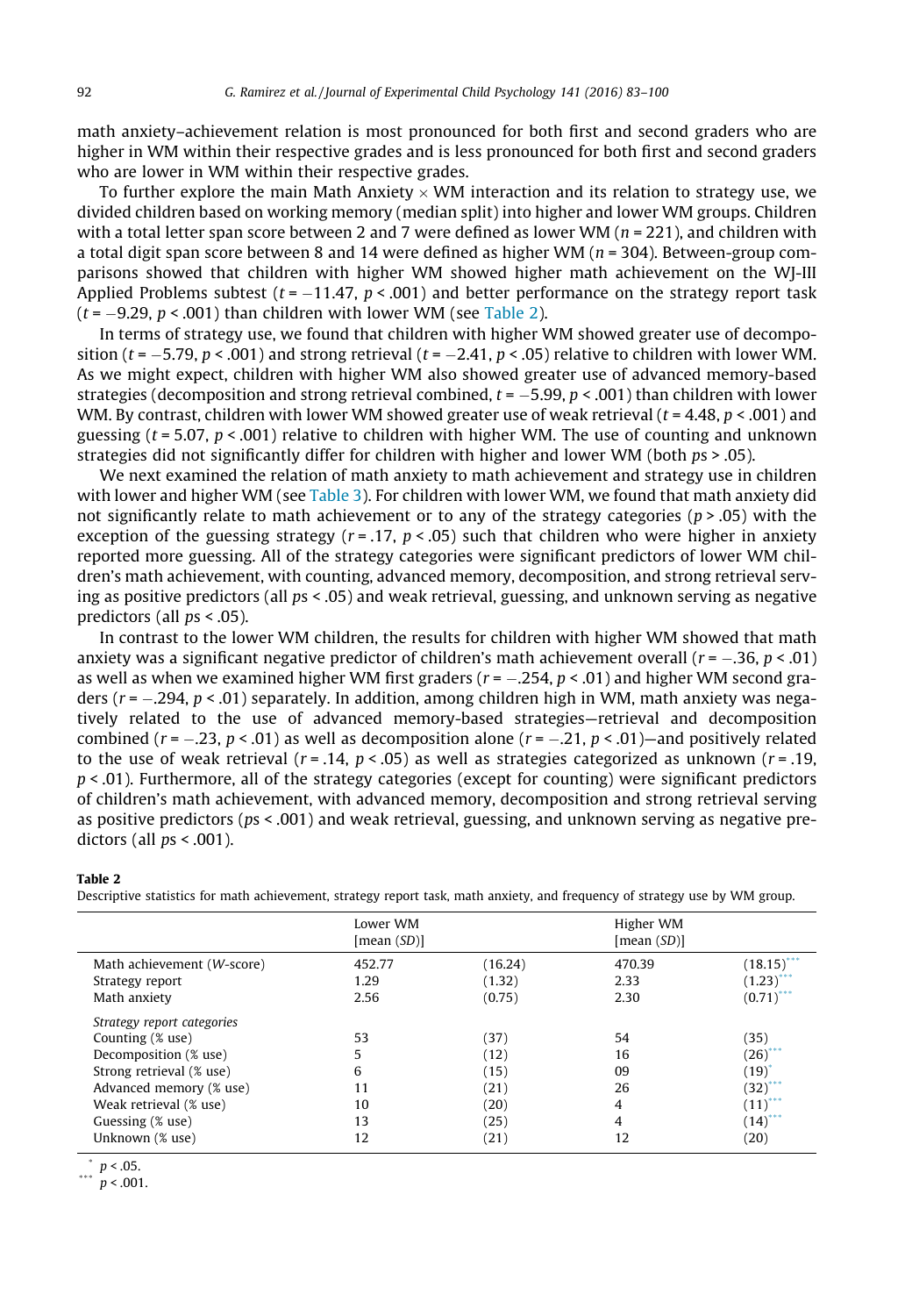### <span id="page-10-0"></span>Table 3

Correlations among math anxiety, math achievement, and frequency of strategy use by WM group.

| Lower WM                          | Measure              |                       |                      |                     |                      |        |                |        |
|-----------------------------------|----------------------|-----------------------|----------------------|---------------------|----------------------|--------|----------------|--------|
|                                   | 1                    | $\overline{2}$        | 3                    | $\overline{4}$      | 5                    | 6      | $\overline{7}$ | 8      |
| 1. Math anxiety                   |                      |                       |                      |                     |                      |        |                |        |
| 2. Math achievement (W-score)     | $-.05$               |                       |                      |                     |                      |        |                |        |
| 3. Counting (% use)               | $-.04$               | $.35$ $\cdot$         |                      |                     |                      |        |                |        |
| 4. Advanced memory (% use)        | $-.04$               | $.33***$              | $-.31$ <sup>**</sup> |                     |                      |        |                |        |
| 5. Decomposition (% use)          | $-.04$               | $.35***$              | $-.11$               | $.70***$            |                      |        |                |        |
| 6. Strong retrieval (% use)       | $-.02$               | $.17*$                | $-.33$               | $.81***$            | $-.15"$              |        |                |        |
| 7. Weak retrieval (% use)         | $-.03$               | $-.37$ <sup>**</sup>  | $-.39$ <sup>**</sup> | $-.06$              | $-.19$ <sup>**</sup> | .07    |                |        |
| 8. Guessing (% use)               | $.17^{\circ}$        | $-.32$ **             | $-.53$ <sup>**</sup> | $-.17$ <sup>*</sup> | $-.13$               | $-.13$ | $-.07$         |        |
| 9. Unknown (% use)                | $-.09$               | $-.15$ <sup>*</sup>   | $-.38$               | $-.164"$            | $-.12$               | $-.13$ | $-.13$         | $-.06$ |
|                                   | Measure              |                       |                      |                     |                      |        |                |        |
| Higher WM                         | 1                    | 2                     | 3                    | $\overline{4}$      | 5                    | 6      | $\overline{7}$ | 8      |
| 1. Math anxiety                   |                      |                       |                      |                     |                      |        |                |        |
| 2. Math achievement (W-score)     | $-.36$ <sup>**</sup> |                       |                      |                     |                      |        |                |        |
| 3. Counting (% use)               | .02                  | $-.09$                |                      |                     |                      |        |                |        |
| 4. Advanced memory (% use)        | $-.23$ ***           | $.47***$              | $.69***$             |                     |                      |        |                |        |
| 5. Decomposition (% use)          | $-.21$ **            | $.41$ <sup>****</sup> | $-.51$ ***           | $.80***$            |                      |        |                |        |
| 6. Strong retrieval (% use)       | $-.1$                | $.26***$              | $-.46$ ***           | .58                 | $-.03$               |        |                |        |
| 7. Weak retrieval (% use)         | $.14*$               | $-.28***$             | $-.24$ ***           | $-.11$ <sup>*</sup> | $-.18$ <sup>**</sup> | .06    |                |        |
| 8. Guessing (% use)               | .09                  | $-.24$ ***            | $-.24$ ***           | $-.14"$             | $-.14"$              | $-.04$ | .10            |        |
| 9. Unknown (% use)                | $.19***$             | $-.28***$             | $-.34$ ***           | $-.21$ ***          | $-.18$               | $-.11$ | $-.03$         | $-.09$ |
| $^\ast~p$ < .05.<br>$n \times 01$ |                      |                       |                      |                     |                      |        |                |        |

\*\*  $p < .01$ .

\*\*\*  $p < .001$ .

The fact that higher math anxiety was negatively related to children's use of advanced memory-based strategies, which in turn negatively predicted children's math achievement, suggests that for higher WM children the use of advanced memory-based strategies might mediate the math anxiety–achievement relation.

## Mediation analysis

We next tested the hypothesis that the frequency of advanced memory strategy use would account for the math anxiety–achievement relation among children who were higher in WM. We carried out the mediation analysis by focusing on the subsample of children with higher WM (based on the median split we previously defined) because this group of children demonstrated a more pronounced Math Anxiety  $\times$  Achievement interaction. Within this sample of higher WM children, we looked only at children who completed all four problems during the strategy report problem set ( $n = 266$ ). We tested our mediation hypothesis using a widely used causal steps approach [\(Baron & Kenny, 1986\)](#page-14-0) that tests the effects of each individual path (a, b, and  $c'$ ; see [Fig. 2](#page-11-0)) to assess the effects of the mediator in the model. As in our main analysis, school level SES served as a covariate. Mediation analysis, using [Baron and Kenny's \(1986\)](#page-14-0) causal steps approach, revealed that there was a significant negative effect of math anxiety on math achievement ( $c = -6.78$ ,  $SE = 1.03$ ,  $t = -6.59$ ,  $p < .01$ ). Math anxiety was also negatively associated with frequency of advanced strategy use—decomposition and strong retrieval (a = –0.07, SE = .02, t = –3.33, p < .01)—and advanced strategy use predicted math achievement when controlling for the effect of math anxiety on math achievement ( $b = 20.65$ ,  $SE = 2.91$ ,  $t = 7.09$ ,  $p < .01$ ). In this mediation model, children's advanced strategy use had a partial mediation effect on the relation between math anxiety and math achievement, as indicated by the reduced magnitude of the direct effect of math anxiety on math achievement when the effect of the advanced strategy use was controlled ( $c' = -5.36$ ,  $SE = 0.96$ ,  $t = -5.59$ ,  $p < .01$ ) (see [Fig. 2\)](#page-11-0).

We also employed a bias-corrected bootstrapping method ([Preacher & Hayes, 2004](#page-16-0)) that uses 1000 samples to assess the indirect effects of the predicted mediator in a mediator model between math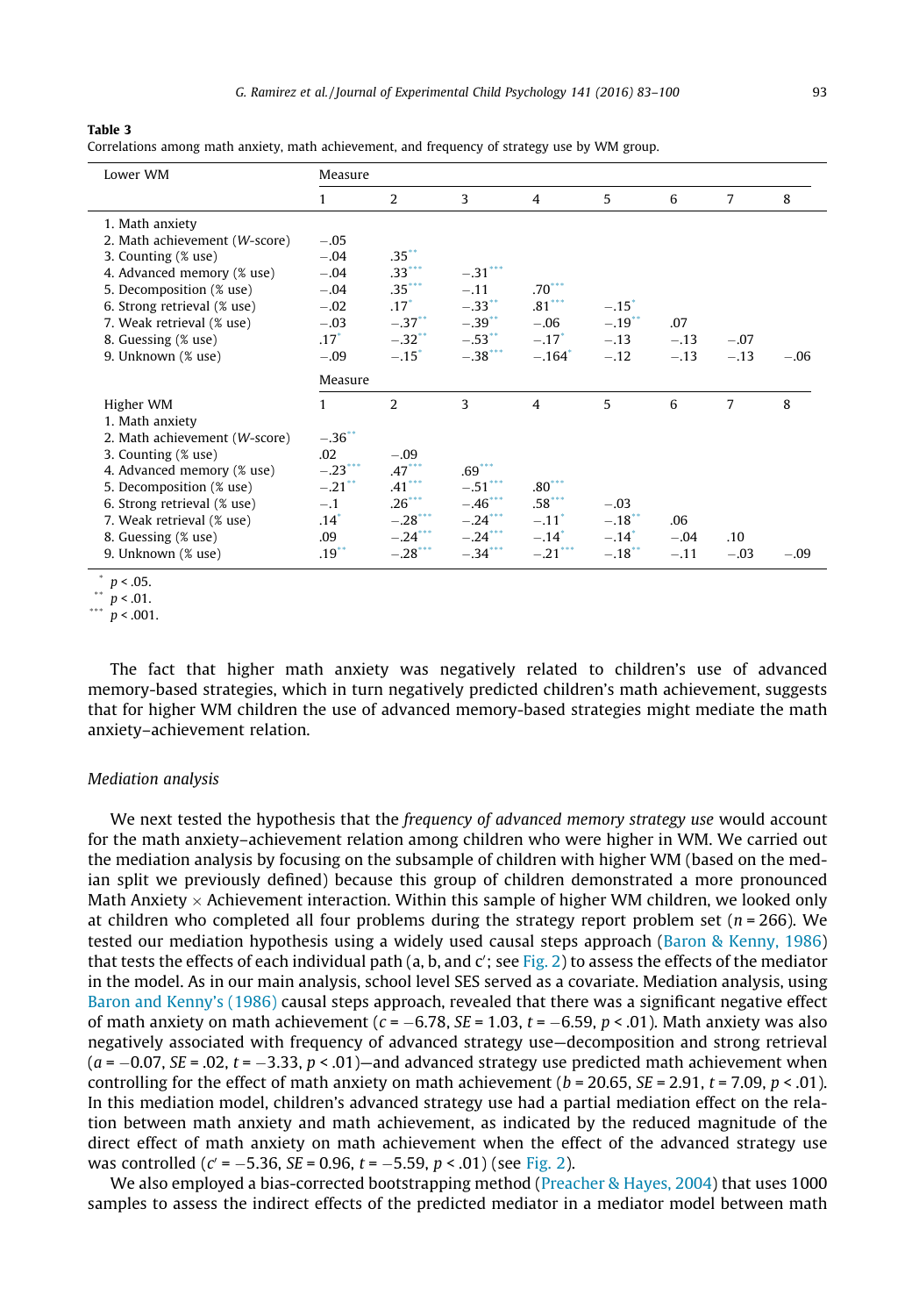<span id="page-11-0"></span>

Fig. 2. Mediation analysis. Values represent unstandardized coefficients with standard errors in parenthesis. The use of advanced memory-based strategies partially mediates the relationship between math anxiety and math achievement.

anxiety and math achievement. As in our main analysis, school level SES served as a covariate. Using bootstrapping procedures, we found a significant indirect effect of advanced memory strategy use on the effect of math anxiety on math achievement (ab =  $-1.42$ , 95% confidence interval [CI] =  $-2.47$  to -0.62). Table 4 presents the mediation results when we used the other strategy categories. One may wonder whether the relationship between math anxiety and math achievement is bidirectional, with math achievement also predicting math anxiety, mediated by advanced strategy use; however, when we ran the model with math achievement as a predictor and math anxiety as the outcome variable, the mediation effect of advanced strategy use was no longer significant.

Another complementary way of addressing our main research question is to ask whether the math anxiety–achievement relationship is mediated by higher WM children's greater use of some of the weakest strategies—guessing and weak retrieval combined. We find that children's use of guessing and weak retrieval combined also served as a partial mediator of the math anxiety–achievement relation (*ab* =  $-0.87$ , 95% CI =  $-1.64$  to  $-0.29$ ).

Finally, we also ran a moderated mediation analysis using the PROCESS macro [\(Hayes, 2015\)](#page-15-0) for the full sample of children (rather than focusing only on the higher WM sample). Our goal in running a moderated mediation analysis was to assess whether the indirect effect of math anxiety on math

#### Table 4

Bootstrapped point estimates and confidence intervals for the indirect effect of math anxiety on math achievement using various strategy report categories as mediators.

| Mediating variable         | Indirect effect    | Bootstrapping 95% CIs |          |
|----------------------------|--------------------|-----------------------|----------|
|                            | (ab path estimate) | Lower                 | Upper    |
| Strategy report categories |                    |                       |          |
| Counting (% use)           | $-0.09$            | $-0.50$               | 0.12     |
| Decomposition (% use)      | $-1.19$            | $-2.10$               | $-0.49$  |
| Strong retrieval (% use)   | 0.19               | $-0.76$               | 0.26     |
| Advanced memory (% use)    | $-1.42$            | $-2.47$               | $-0.62$  |
| Weak retrieval (% use)     | $-0.63$            | $-1.43$               | $-0.13$  |
| Guessing (% use)           | $-0.36$            | $-0.94$               | 0.04     |
| Unknown (% use)            | $-0.27$            | $-0.74$               | $\Omega$ |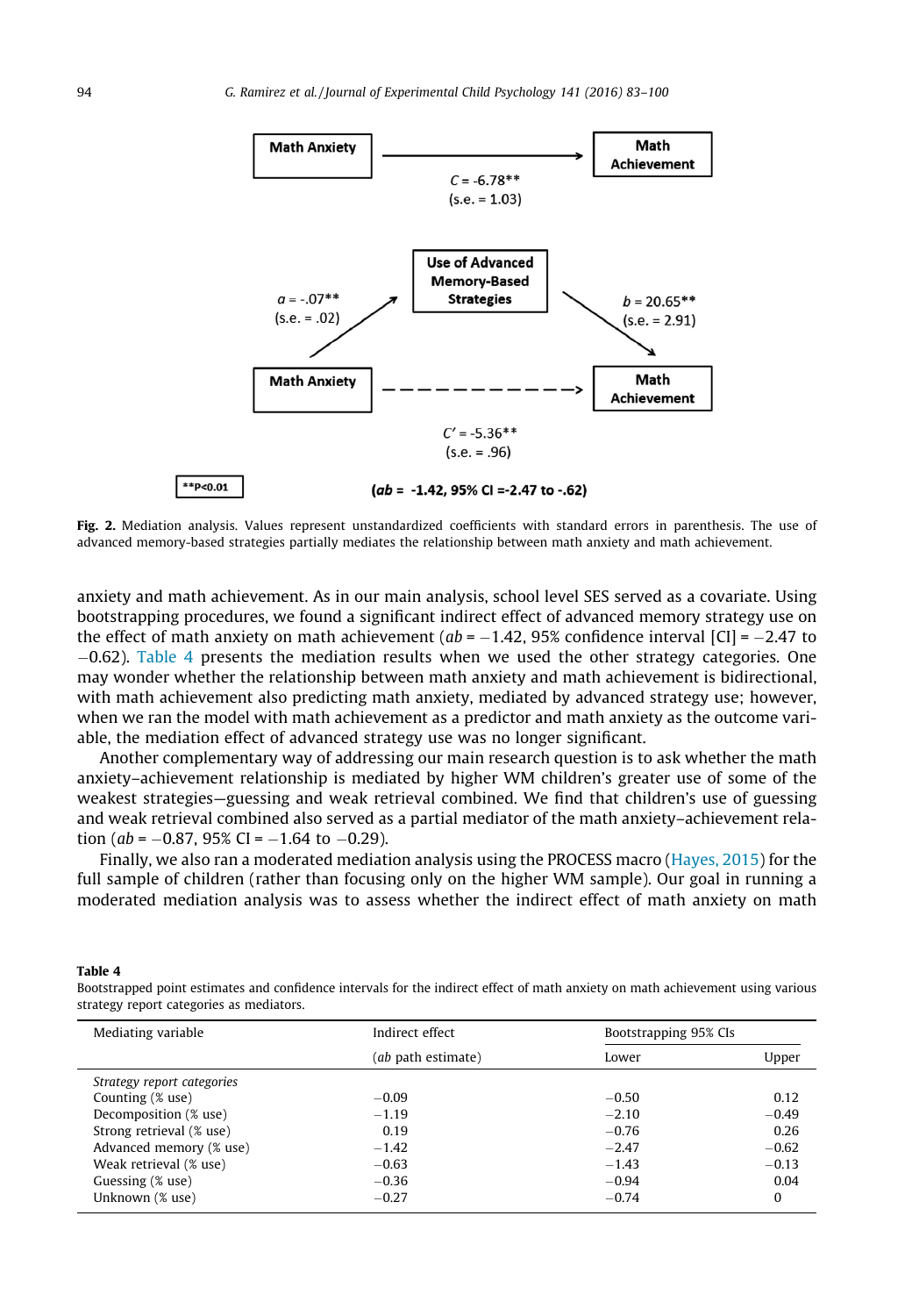achievement through advanced strategy use is significantly more pronounced at higher levels of WM. We found that the index of moderated mediation was significant ( $\beta$  =  $-1.42$ , SE = 0.43, CI =  $-2.35$  to -0.61), which provides further evidence of the important role of advanced strategies in the math anxiety–achievement relation of higher WM children.

In sum, across a variety of mediation methods, we found that the frequency of children's advanced strategy use significantly accounted for the negative relation between math anxiety and math achievement among children with higher WM. Higher levels of math anxiety were negatively related to the use of advanced strategies, which in turn predicted lower math achievement. One question that remains unanswered is how higher WM children perform when they persist in their use of advanced memory-based strategies despite their higher level of math anxiety. Math anxious children who use advanced memory-based strategies might execute these strategies inefficiently, which could lead to worse performance relative to children who reduce their use of these computationally demanding strategies. To address this, we examined the relation between advanced memory-based strategy use and math achievement for children who are higher in WM and higher in math anxiety (using a median split). We found that children who, despite their math anxiety, use more advanced memory-based strategies ( $r = .433$ ,  $p < .01$ )—decomposition ( $r = .369$ ,  $p < .01$ ) and strong retrieval  $(r = .212, p < .05)$  – show higher math achievement. Thus, children whose WM is compromised by math anxiety may underperform because they tend to give up on the use of advanced memory-based strategies that help to support their success.

## Discussion

Early math achievement is foundational for children's future success inside the classroom ([Geary,](#page-15-0) [2013](#page-15-0)) and in the workplace ([Rivera-Batiz, 1992\)](#page-16-0). The benefits of knowing and using a variety of math problem solving strategies has been well documented in the early mathematics literature [\(Alibali &](#page-14-0) [DiRusso, 1999; Carpenter, Franke, Jacobs, Fennema, & Empson, 1998; Resnick & Ford, 1981;](#page-14-0) [Rittle-Johnson & Star, 2007; Star & Rittle-Johnson, 2009; Star & Seifert, 2006](#page-14-0)). Much of this work has concentrated on making key reform recommendations to expose students to a variety of math problem solving strategies ([Hiebert & Carpenter, 1992; National Council of Teachers of](#page-15-0) [Mathematics., 2000](#page-15-0)). And although there has been previous interest in understanding the cognitive and classroom factors that lead to the development of advanced strategies [\(Ashcraft & Stazyk,](#page-14-0) [1981; Geary, 2011; Laski et al., 2013; Siegler & Shrager, 1984\)](#page-14-0), much of this work has ignored the role of children's own affect. Children's capability for improving their math skills is contingent on children feeling comfortable with mathematics in general as well as using the novel and cognitive demanding strategies they are taught. We investigated whether a higher degree of math anxiety relates to children's use of the advanced strategies they are taught. Supporting this hypothesis, we found that math anxiety is a negative predictor of the use of advanced problem solving strategies. Math anxiety may serve as an impediment to children's math performance by reducing their use of advanced problem solving strategies that are critical for math achievement.

Critically, however, not all children show a negative relation between math anxiety and the use of advanced memory-based strategies. We found that math anxiety negatively relates to advanced strategy use primarily for children with higher WM. We argue that children with higher WM have the most to lose because anxiety disrupts their use of advanced problem solving strategies that they could otherwise use to reach a superior level of performance in math. Our results support this interpretation by demonstrating that children's use of advanced memory-based strategies served as a partial mediator of the math anxiety–achievement relationship among children with higher WM.

Why are higher levels of math anxiety associated with reduced use of advanced strategies among higher WM children? One possibility is that children with higher WM attempt to use advanced strategies initially, but higher math anxiety interferes with their ability to fluently use these strategies. As a result, these higher WM, high math anxiety children reduce their reliance on advanced memory-based strategies. By contrast, children with lower WM may show fewer differences in their use of advanced strategies (and overall math performance) at varying levels of math anxiety because they tend to rely more on rudimentary problem solving strategies in the first place.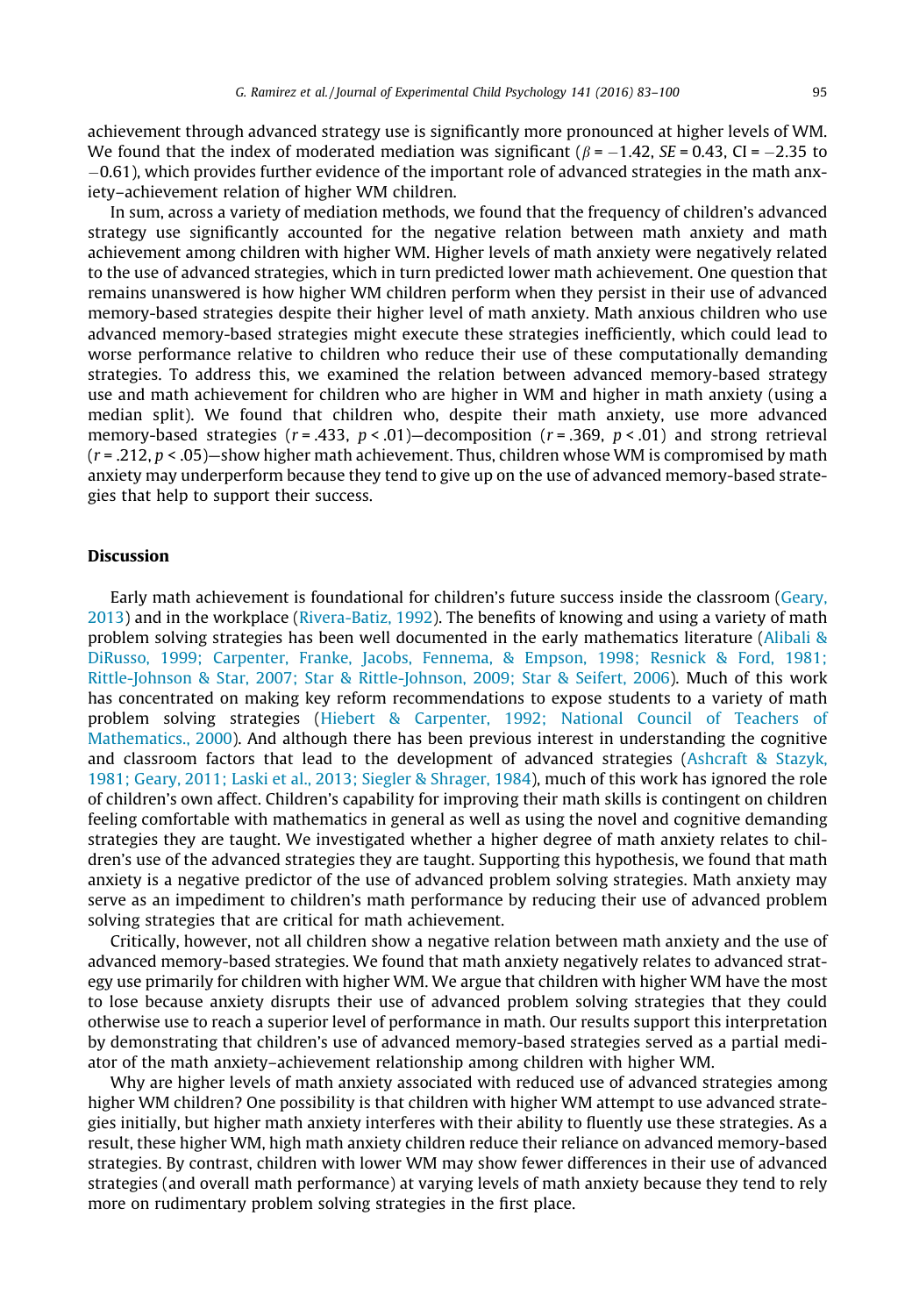A somewhat different (but complementary) account is that math anxiety may also affect children's strategic behavior at a more fundamental level by discouraging children from choosing advanced strategies or even seeing advanced strategies as an option in the first place. Borrowing from [Siegler](#page-17-0) [and Shrager's \(1984\)](#page-17-0) strategy choice model, this alternative account suggests that math anxiety does not lead higher WM children to adaptively switch strategies but rather raises the confidence threshold that guides children's choice of which strategy to use to solve a particular math problem ([Imbo &](#page-15-0) [Vandierendonck, 2007; Wigfield & Meece, 1988](#page-15-0)). This lower use of advanced strategies can, over time, lead to lower levels of math achievement because advanced strategy use may itself propel conceptual understanding of numerical relations ([Schneider, Rittle-Johnson, & Star, 2011\)](#page-16-0). It is critical that we help children who are ready to use advanced strategies to feel comfortable in executing them during novel learning situations because early deployment of advanced strategies can play a particularly important role in subsequent performance ([Seaman, Howard, & Howard, 2015](#page-16-0)). Whether math anxiety affects the efficacy of strategy execution or choice is up for debate. The fact remains that math anxiety is related to children's use (and perhaps knowledge) of advanced memory-based strategies, which in turn is negatively related to their math performance.

The results reported here bring up the interesting question of whether math anxious children who push forward in using WM-intensive strategies could fare worse than those who give up on trying to deploy these advanced memory strategies. After all, using effortful strategies when WM has been compromised might reduce problem solving efficiency and lead to more errors in the problem solving process [\(Ashcraft & Kirk, 2001; Eysenck & Derakshan, 2011\)](#page-14-0). However, as reported in the Results section above, children's use of advanced memory-based strategies positively predicts math achievement even among children with higher WM and higher math anxiety. The fact that children do better when they push forward in using advanced memory-based strategies (despite their math anxiety) suggests that we need to ensure that math anxiety does not lead to reduced use of advanced strategies particularly when children are first learning novel math ([Seaman et al., 2015](#page-16-0)).

Our goal was to examine whether differential strategy use accounts for the anxiety–achievement relation among higher WM children. Although we found a relationship among math anxiety, strategy use, and achievement, the fact that the use of advanced strategies only partially mediates the anxiety– achievement relationship suggests that there are additional factors that prevent higher WM children from living up to their achievement potential. Math anxiety, for instance, may prevent children from learning mathematical concepts and applications in a more general manner. This interpretation is supported by [Vukovic, Kieffer, and colleagues \(2013\),](#page-17-0) who found that math anxiety impairs the learning of mathematical applications longitudinally, but only for children with higher WM. Math anxiety may relate to math achievement in multiple ways—by disrupting WM, by interfering with the learning of basic math knowledge and strategies, by leading children to avoid math situations in general, and by contributing to and/or reinforcing poor numerical processing abilities ([Maloney, Ansari, &](#page-16-0) [Fugelsang, 2011; Maloney & Beilock, 2012; Maloney, Risko, Ansari, & Fugelsang, 2010](#page-16-0)).

## Interventions for reducing math anxiety

With the high prevalence of math anxiety in our society, there has been growing attention to the question of how to reduce math anxiety among adults as well as children. One promising approach to treating math anxiety involves the use of an emotion regulation strategy termed cognitive reappraisal, which involves encouraging individuals to change their interpretation of affective stimuli [\(Gross,](#page-15-0) [1998\)](#page-15-0). In adults, cognitive reappraisal has been found to be a long-lasting way to regulate affect ([Davis & Levine, 2013; Kross & Ayduk, 2008; Ochsner & Gross, 2005; Ochsner, Silvers, & Buhle,](#page-15-0) [2012; Silvers, Buhle, & Ochsner, 2013; Silvers, Shu, Hubbard, Weber, & Ochsner, 2015\)](#page-15-0). Moreover, recent work suggests that by 6 years of age, children use cognitive reappraisal spontaneously to attenuate affect ([Davis, Levine, Quas, & Lench, 2010\)](#page-15-0) and can also be directed to do so [\(Davis & Levine,](#page-15-0) [2013\)](#page-15-0). Thus, investigating the benefits of using cognitive reappraisal in general as well as the principles of cognitive reappraisal ([Mavilidi, Hoogerheide, & Paas, 2014](#page-16-0)) is a promising direction for future interventions designed to reduce math anxiety.

One important starting point for improving attitudes about mathematics and how children perform is to prevent children from developing math anxiety in the first place. Working with teachers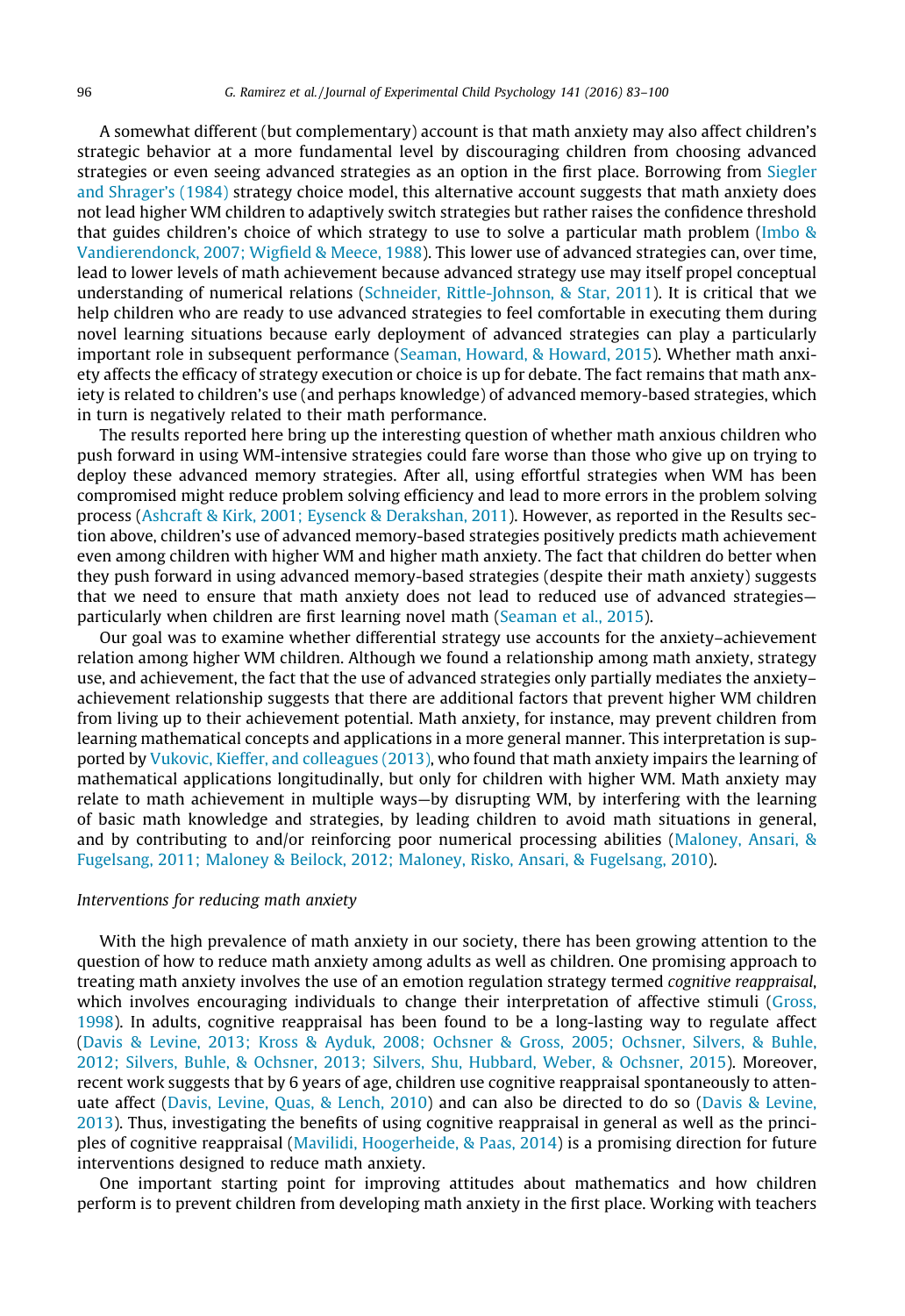<span id="page-14-0"></span>(Beilock, Gunderson, Ramirez, & Levine, 2010; Harper & Daane, 1998; Swars, Daane, & Giesen, 2006) as well as with parents (Berkowitz, Schaeffer, Levine, & Beilock, 2015; Maloney et al., 2015; Vukovic, Roberts, & Green Wright, 2013) to change the (negative) ways they interact with their children about math is likely important for stemming children's math anxiety and increasing positive attitudes about math ([Maloney et al., 2015](#page-16-0)).

## Conclusion

Math anxiety is a problem that can negatively affect children's academic achievement and future employment prospects. Here we found that for children who are higher in WM, greater math anxiety is negatively related to their use of advanced problem solving strategies, which could have implications for their long-term math achievement. A delay in developing a diverse repertoire of strategies may not only limit children's math performance but also affect their flexible mathematical thinking more generally and reduce their conceptual understanding of mathematics ([Rittle-Johnson & Star,](#page-16-0) [2007; Rittle-Johnson et al., 2009\)](#page-16-0). It is important for children to overcome their anxiety about math and to flexibly use a variety of problem solving strategies, including those that they might not feel completely comfortable in implementing (Ambady, Shih, Kim, & Pittinsky, 2001; Beilock et al., 2010). Enabling students to more effectively deploy the strategies that predict success in mathematics will require not only teaching students math content but also providing them with ways in which to alleviate the anxiety they experience when engaging in mathematical thinking.

## Acknowledgments

This research was supported by the National Science Foundation (NSF) CAREER award to Sian Beilock, Institute of Education Sciences (IES) Grant R305A110682 to Sian Beilock and Susan Levine, and the NSF Spatial Intelligence and Learning Center to Susan Levine.

## References

- [Alibali, M. W., & DiRusso, A. A. \(1999\). The function of gesture in learning to count: More than keeping track.](http://refhub.elsevier.com/S0022-0965(15)00181-2/h0005) Cognitive [Development, 14](http://refhub.elsevier.com/S0022-0965(15)00181-2/h0005), 37–56.
- [Ambady, N., Shih, M., Kim, A., & Pittinsky, T. L. \(2001\). Stereotype susceptibility in children: Effects of identity activation on](http://refhub.elsevier.com/S0022-0965(15)00181-2/h0010) [quantitative performance.](http://refhub.elsevier.com/S0022-0965(15)00181-2/h0010) Psychological Science, 12, 385–390.
- [Ashcraft, M. H. \(1982\). The development of mental arithmetic: A chronometric approach.](http://refhub.elsevier.com/S0022-0965(15)00181-2/h0015) Developmental Review, 2, 213–236.
- [Ashcraft, M. H. \(2002\). Math anxiety: Personal, educational, and cognitive consequences.](http://refhub.elsevier.com/S0022-0965(15)00181-2/h0020) Current Directions in Psychological [Science, 11](http://refhub.elsevier.com/S0022-0965(15)00181-2/h0020), 181–185.
- [Ashcraft, M. H., & Fierman, B. A. \(1982\). Mental addition in third, fourth, and sixth graders.](http://refhub.elsevier.com/S0022-0965(15)00181-2/h0025) Journal of Experimental Child [Psychology, 33](http://refhub.elsevier.com/S0022-0965(15)00181-2/h0025), 216–234.
- [Ashcraft, M. H., & Kirk, E. P. \(2001\). The relationships among working memory, math anxiety, and performance.](http://refhub.elsevier.com/S0022-0965(15)00181-2/h0030) Journal of [Experimental Psychology: General, 130](http://refhub.elsevier.com/S0022-0965(15)00181-2/h0030), 224–237.
- [Ashcraft, M. H., & Stazyk, E. H. \(1981\). Mental addition: A test of three verification models.](http://refhub.elsevier.com/S0022-0965(15)00181-2/h0035) Memory & Cognition, 9, 185–196.
- [Baddeley, A. \(2000\). The episodic buffer: A new component of working memory?](http://refhub.elsevier.com/S0022-0965(15)00181-2/h0040) Trends in Cognitive Sciences, 4, 417–423.
- [Baron, R. M., & Kenny, D. A. \(1986\). The moderator–mediator variable distinction in social psychological research: Conceptual,](http://refhub.elsevier.com/S0022-0965(15)00181-2/h0045) strategic, and statistical considerations. [Journal of Personality and Social Psychology, 51](http://refhub.elsevier.com/S0022-0965(15)00181-2/h0045), 1173–1182.
- [Barrouillet, P., & Lépine, R. \(2005\). Working memory and children's use of retrieval to solve addition problems.](http://refhub.elsevier.com/S0022-0965(15)00181-2/h0050) Journal of [Experimental Child Psychology, 91](http://refhub.elsevier.com/S0022-0965(15)00181-2/h0050), 183–204.
- [Beilock, S. L., & DeCaro, M. S. \(2007\). From poor performance to success under stress: Working memory, strategy selection, and](http://refhub.elsevier.com/S0022-0965(15)00181-2/h0055) mathematical problem solving under pressure. [Journal of Experimental Psychology: Learning, Memory, and Cognition, 33](http://refhub.elsevier.com/S0022-0965(15)00181-2/h0055), [983–998](http://refhub.elsevier.com/S0022-0965(15)00181-2/h0055).
- [Beilock, S. L., Gunderson, E. A., Ramirez, G., & Levine, S. C. \(2010\). Female teachers' math anxiety affects girls' math achievement.](http://refhub.elsevier.com/S0022-0965(15)00181-2/h0060) [Proceedings of the National Academy of Sciences of the United States of America, 107](http://refhub.elsevier.com/S0022-0965(15)00181-2/h0060), 1860–1863.
- [Beilock, S. L., Kulp, C. A., Holt, L. E., & Carr, T. H. \(2004\). More on the fragility of performance: Choking under pressure in](http://refhub.elsevier.com/S0022-0965(15)00181-2/h0065) mathematical problem solving. [Journal of Experimental Psychology: General, 133](http://refhub.elsevier.com/S0022-0965(15)00181-2/h0065), 584–600.
- Berkowitz, T., Schaeffer, M., Levine, S. C., & Beilock, S. (2015). Bedtime math with parents boosts children's math achievement. Unpublished manuscript.
- [Bryk, A. S., & Raudenbush, S. W. \(1988\). Toward a more appropriate conceptualization of research on school effects: A three](http://refhub.elsevier.com/S0022-0965(15)00181-2/h0075)level hierarchical linear model. [American Journal of Education, 97](http://refhub.elsevier.com/S0022-0965(15)00181-2/h0075), 65–108.
- [Bursal, M., & Paznokas, L. \(2006\). Mathematics anxiety and pre-service elementary teachers' confidence to teach mathematics](http://refhub.elsevier.com/S0022-0965(15)00181-2/h0080) and science. [School Science and Mathematics, 106](http://refhub.elsevier.com/S0022-0965(15)00181-2/h0080), 173–179.
- [Carpenter, T. P., Franke, M. L., Jacobs, V. R., Fennema, E., & Empson, S. B. \(1998\). A longitudinal study of intervention and](http://refhub.elsevier.com/S0022-0965(15)00181-2/h0085) [understanding in children's multidigit addition and subtraction.](http://refhub.elsevier.com/S0022-0965(15)00181-2/h0085) Journal for Research in Mathematics Education, 29, 3–20.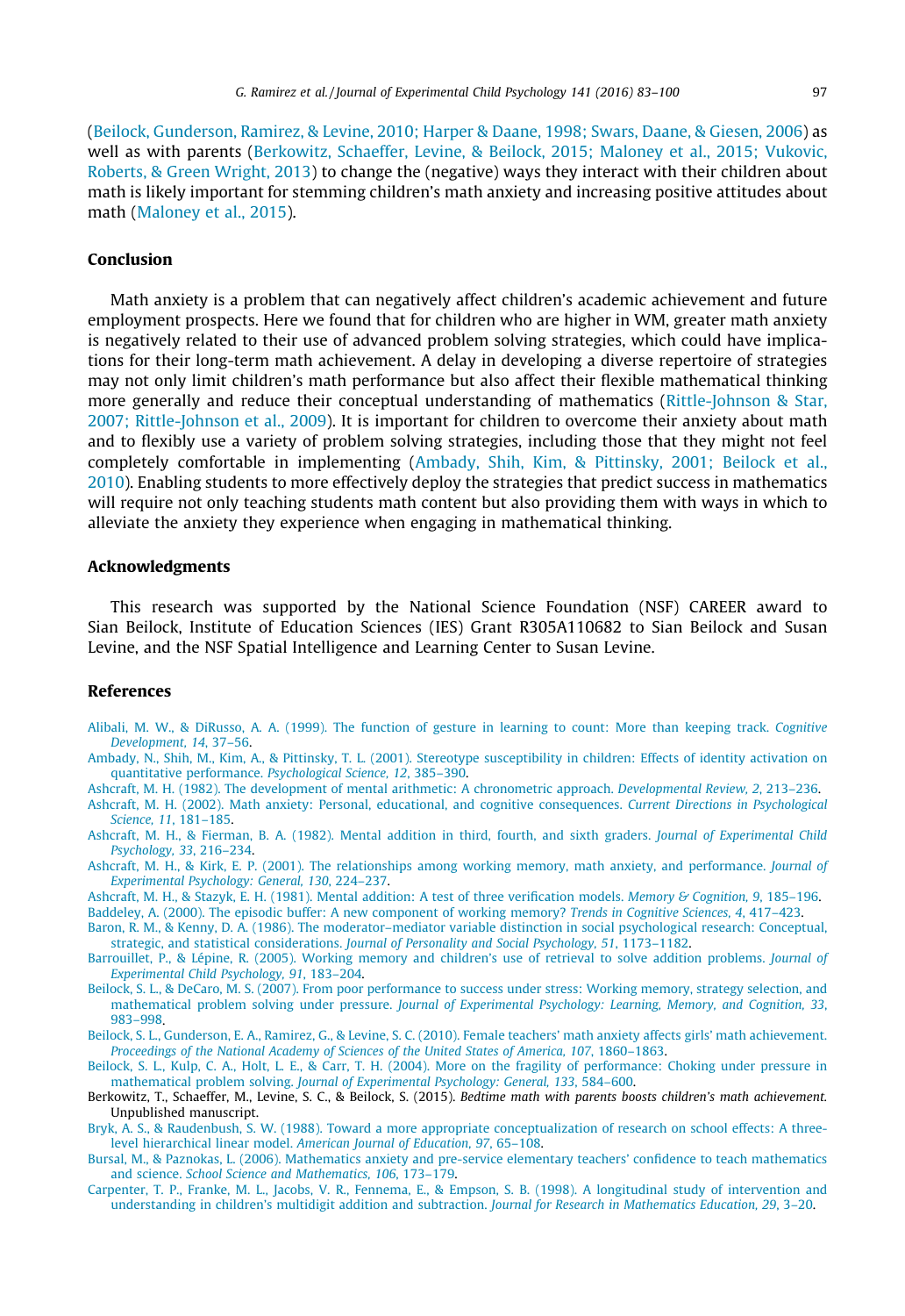- <span id="page-15-0"></span>[Carr, M., & Alexeev, N. \(2011\). Fluency, accuracy, and gender predict developmental trajectories of arithmetic strategies.](http://refhub.elsevier.com/S0022-0965(15)00181-2/h0090) Journal [of Educational Psychology, 103](http://refhub.elsevier.com/S0022-0965(15)00181-2/h0090), 617–631.
- [Carr, M., Hettinger-Steiner, H., Kyser, B., & Biddlecomb, B. \(2008\). A comparison of predictors of early emerging gender](http://refhub.elsevier.com/S0022-0965(15)00181-2/h0095) [differences in mathematics competency.](http://refhub.elsevier.com/S0022-0965(15)00181-2/h0095) Learning and Individual Differences, 18, 61–75.
- [Carr, M., & Jessup, D. L. \(1997\). Gender differences in first-grade mathematics strategy use: Social and metacognitive influences.](http://refhub.elsevier.com/S0022-0965(15)00181-2/h0100) [Journal of Educational Psychology, 89](http://refhub.elsevier.com/S0022-0965(15)00181-2/h0100), 318–328.
- [Carr, M., Jessup, D. L., & Fuller, D. \(1999\). Gender differences in first-grade mathematics strategy use: Parent and teacher](http://refhub.elsevier.com/S0022-0965(15)00181-2/h0105) contributions. [Journal for Research in Mathematics Education, 30](http://refhub.elsevier.com/S0022-0965(15)00181-2/h0105), 20–46.
- [Cho, S., Ryali, S., Geary, D. C., & Menon, V. \(2011\). How does a child solve 7 + 8? Decoding brain activity patterns associated with](http://refhub.elsevier.com/S0022-0965(15)00181-2/h9000) [counting and retrieval strategies.](http://refhub.elsevier.com/S0022-0965(15)00181-2/h9000) Developmental Science, 14(5), 989–1001.
- [Clements, D., & Sarama, J. \(2011\). Early childhood mathematics intervention.](http://refhub.elsevier.com/S0022-0965(15)00181-2/h0110) Science, 333, 968–970.
- [Cokely, E. T., Kelley, C. M., & Gilchrist, A. L. \(2006\). Sources of individual differences in working memory: Contributions of](http://refhub.elsevier.com/S0022-0965(15)00181-2/h0115) strategy to capacity. [Psychonomic Bulletin & Review, 13](http://refhub.elsevier.com/S0022-0965(15)00181-2/h0115), 991–997.
- [Davis, H., & Carr, M. \(2002\). Gender differences in strategy use: The influence of temperament.](http://refhub.elsevier.com/S0022-0965(15)00181-2/h0120) Learning and Individual [Differences, 13](http://refhub.elsevier.com/S0022-0965(15)00181-2/h0120), 83–95.
- [Davis, E. L., & Levine, L. J. \(2013\). Emotion regulation strategies that promote learning: Reappraisal enhances children's memory](http://refhub.elsevier.com/S0022-0965(15)00181-2/h0125) [for educational information.](http://refhub.elsevier.com/S0022-0965(15)00181-2/h0125) Child Development, 84, 361–374.
- [Davis, E. L., Levine, L. J., Quas, J. A., & Lench, H. C. \(2010\). Metacognitive emotion regulation: Children's awareness that changing](http://refhub.elsevier.com/S0022-0965(15)00181-2/h0130) [thoughts and goals can alleviate negative emotions.](http://refhub.elsevier.com/S0022-0965(15)00181-2/h0130) Emotion, 10, 498–510.
- [DeCaro, M. S., Thomas, R. D., & Beilock, S. L. \(2008\). Individual differences in category learning: Sometimes less working memory](http://refhub.elsevier.com/S0022-0965(15)00181-2/h0135) [capacity is better than more.](http://refhub.elsevier.com/S0022-0965(15)00181-2/h0135) Cognition, 107, 284–294.
- [DeStefano, D., & LeFevre, J. A. \(2004\). The role of working memory in mental arithmetic.](http://refhub.elsevier.com/S0022-0965(15)00181-2/h0140) European Journal of Cognitive Psychology, 16[, 353–386](http://refhub.elsevier.com/S0022-0965(15)00181-2/h0140).
- [Duncan, G., Dowsett, C., Claessens, A., Magnuson, K., Huston, A., Klebanov, P., et al \(2007\). School readiness and later](http://refhub.elsevier.com/S0022-0965(15)00181-2/h0145) achievement. [Developmental Psychology, 43](http://refhub.elsevier.com/S0022-0965(15)00181-2/h0145), 1428–1446.
- [Engle, R. W. \(2002\). Working memory capacity as executive attention.](http://refhub.elsevier.com/S0022-0965(15)00181-2/h0150) Current Directions in Psychological Science, 11, 19–23.
- [Eysenck, M. W., & Derakshan, N. \(2011\). New perspectives in attention control theory.](http://refhub.elsevier.com/S0022-0965(15)00181-2/h0155) Personality and Individual Differences, 50, [955–960](http://refhub.elsevier.com/S0022-0965(15)00181-2/h0155).
- [Fennema, E., Carpenter, T. P., Jacobs, V. R., Franke, M. L., & Levi, L. W. \(1998\). A longitudinal study of gender differences in young](http://refhub.elsevier.com/S0022-0965(15)00181-2/h0160) [children's mathematical thinking.](http://refhub.elsevier.com/S0022-0965(15)00181-2/h0160) Educational Researcher, 27, 6–11.
- [Fuson, K. C. \(1992\). Research on whole number addition and subtraction. In D. Grouws \(Ed.\),](http://refhub.elsevier.com/S0022-0965(15)00181-2/h0165) Handbook of research on mathematics teaching and learning [\(pp. 243–275\). New York: Macmillan.](http://refhub.elsevier.com/S0022-0965(15)00181-2/h0165)
- [Geary, D. C. \(1990\). A componential analysis of an early learning deficit in mathematics.](http://refhub.elsevier.com/S0022-0965(15)00181-2/h0170) Journal of Experimental Child Psychology, 49[, 363–383](http://refhub.elsevier.com/S0022-0965(15)00181-2/h0170).
- [Geary, D. C. \(1993\). Mathematical disabilities: Cognitive, neuropsychological, and genetic components.](http://refhub.elsevier.com/S0022-0965(15)00181-2/h0175) Psychological Bulletin, 114[, 345–362.](http://refhub.elsevier.com/S0022-0965(15)00181-2/h0175)
- [Geary, D. C. \(2011\). Consequences, characteristics, and causes of mathematical learning disabilities and persistent low](http://refhub.elsevier.com/S0022-0965(15)00181-2/h0180) achievement in mathematics. [Journal of Developmental and Behavioral Pediatrics, 32](http://refhub.elsevier.com/S0022-0965(15)00181-2/h0180), 250–263.
- [Geary, D. C. \(2013\). Early foundations for mathematics learning and their relations to learning disabilities.](http://refhub.elsevier.com/S0022-0965(15)00181-2/h0185) Current Directions in [Psychological Science, 22](http://refhub.elsevier.com/S0022-0965(15)00181-2/h0185), 23–27.
- [Geary, D. C., Hoard, M. K., Byrd-Craven, J., & DeSoto, M. C. \(2004\). Strategy choice in simple and complex addition: Contributions](http://refhub.elsevier.com/S0022-0965(15)00181-2/h0190) [of working memory and counting knowledge for children with mathematical disability.](http://refhub.elsevier.com/S0022-0965(15)00181-2/h0190) Journal of Experimental Child [Psychology, 88](http://refhub.elsevier.com/S0022-0965(15)00181-2/h0190), 121–151.
- [Geary, D. C., Widaman, K. F., Little, T. D., & Cormier, P. \(1987\). Cognitive addition: Comparison of learning disabled and](http://refhub.elsevier.com/S0022-0965(15)00181-2/h0195) [academically normal elementary school children.](http://refhub.elsevier.com/S0022-0965(15)00181-2/h0195) Cognitive Development, 2, 249–269.
- [Gimmig, D., Huguet, P., Caverni, J. P., & Cury, F. \(2006\). Choking under pressure and working memory capacity: When](http://refhub.elsevier.com/S0022-0965(15)00181-2/h0200) [performance pressure reduces fluid intelligence \(G](http://refhub.elsevier.com/S0022-0965(15)00181-2/h0200)f). Psychonomic Bulletin & Review, 13, 1005–1010.
- [Ginsburg, H. P. \(1997\). Mathematics learning disabilities: A view from developmental psychology.](http://refhub.elsevier.com/S0022-0965(15)00181-2/h0205) Journal of Learning Disabilities, 30[, 20–33.](http://refhub.elsevier.com/S0022-0965(15)00181-2/h0205)
- [Gross, J. J. \(1998\). The emerging field of emotion regulation: An integrative review.](http://refhub.elsevier.com/S0022-0965(15)00181-2/h0210) Review of General Psychology, 2, 271–299.
- [Harper, N. W., & Daane, C. J. \(1998\). Causes and reduction of math anxiety in preservice elementary teachers.](http://refhub.elsevier.com/S0022-0965(15)00181-2/h0215) Action in Teacher [Education, 19](http://refhub.elsevier.com/S0022-0965(15)00181-2/h0215), 29–38.
- [Hayes, A. \(2015\). An index and test of linear moderated mediation.](http://refhub.elsevier.com/S0022-0965(15)00181-2/h9005) Multivariate Behavioral Research, 50, 1–22.
- [Hembree, R. \(1990\). The nature, effects, and relief of mathematics anxiety.](http://refhub.elsevier.com/S0022-0965(15)00181-2/h0220) Journal for Research in Mathematics Education, 21, [33–46.](http://refhub.elsevier.com/S0022-0965(15)00181-2/h0220)
- [Hiebert, J., & Carpenter, T. \(1992\). Learning and teaching with understanding. In D. Grouws \(Ed.\),](http://refhub.elsevier.com/S0022-0965(15)00181-2/h0225) Handbook of research on mathematics teaching and learning [\(pp. 65–97\). New York: Macmillan.](http://refhub.elsevier.com/S0022-0965(15)00181-2/h0225)
- [Holmes, K. J., & Lourenco, S. F. \(2011\). Common spatial organization of number and emotional expression: A mental magnitude](http://refhub.elsevier.com/S0022-0965(15)00181-2/h0230) line. [Brain and Cognition, 77](http://refhub.elsevier.com/S0022-0965(15)00181-2/h0230), 315–323.
- [Imbo, I., & Vandierendonck, A. \(2007\). The development of strategy use in elementary school children: Working memory and](http://refhub.elsevier.com/S0022-0965(15)00181-2/h0235) individual differences. [Journal of Experimental Child Psychology, 96](http://refhub.elsevier.com/S0022-0965(15)00181-2/h0235), 284–309.
- Jones, W. J., Childers, T. L., & Jiang, Y. (2012). The shopping brain: Math anxiety modulates brain responses to buving decisions. [Biological Psychology, 89](http://refhub.elsevier.com/S0022-0965(15)00181-2/h0240), 201–213.
- [Jordan, N., Huttenlocher, J., & Levine, S. \(1994\). Assessing early arithmetic abilities: Effects of verbal and nonverbal response](http://refhub.elsevier.com/S0022-0965(15)00181-2/h0245) [types on the calculation performance of middle- and low-income children.](http://refhub.elsevier.com/S0022-0965(15)00181-2/h0245) Learning and Individual Differences, 6, 413–432.
- [Jordan, N. C., & Levine, S. C. \(2009\). Socioeconomic variation, number competence, and mathematics learning difficulties in](http://refhub.elsevier.com/S0022-0965(15)00181-2/h0250) young children. [Development Disabilities Research Reviews, 15](http://refhub.elsevier.com/S0022-0965(15)00181-2/h0250), 60–68.
- [Kaye, D. B., deWinstanley, P., Chen, Q., & Bonnefil, V. \(1989\). Development of efficient arithmetic computation.](http://refhub.elsevier.com/S0022-0965(15)00181-2/h0255) Journal of [Educational Psychology, 81](http://refhub.elsevier.com/S0022-0965(15)00181-2/h0255), 467–480.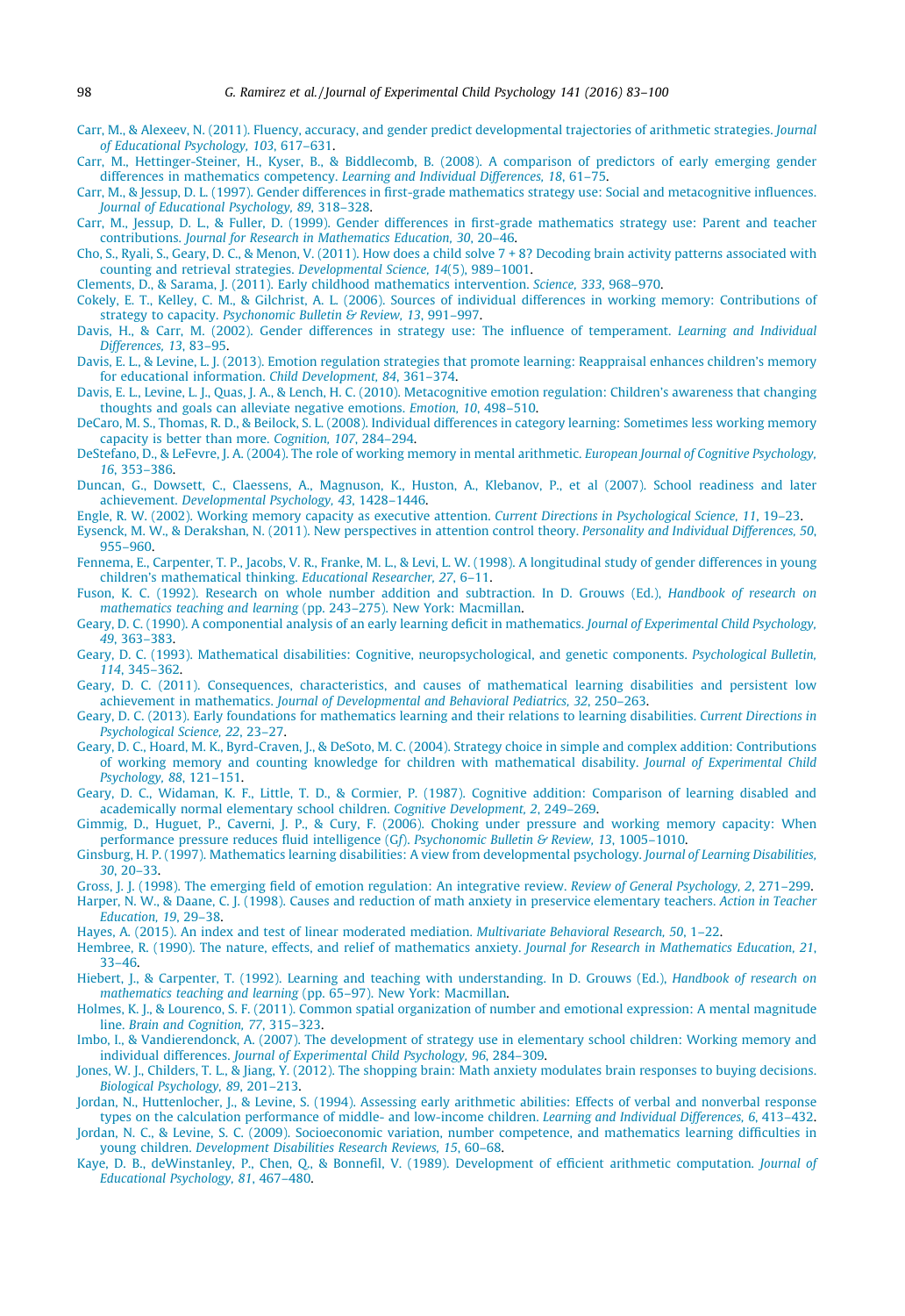- <span id="page-16-0"></span>[Kross, E., & Ayduk, O. \(2008\). Facilitating adaptive emotional analysis: Distinguishing distanced-analysis of depressive](http://refhub.elsevier.com/S0022-0965(15)00181-2/h0260) [experiences from immersed-analysis and distraction.](http://refhub.elsevier.com/S0022-0965(15)00181-2/h0260) Personality and Social Psychology Bulletin, 34, 924–938.
- [Laski, E. V., Casey, B. M., Yu, Q., Dulaney, A., Heyman, M., & Dearing, E. \(2013\). Spatial skills as a predictor of first grade girls' use](http://refhub.elsevier.com/S0022-0965(15)00181-2/h0265) of higher level arithmetic strategies. [Learning and Individual Differences, 23](http://refhub.elsevier.com/S0022-0965(15)00181-2/h0265), 123–130.
- [LeFevre, J., Smith-Chant, B. L., Hiscock, K., Daley, K. E., & Morris, J. \(2003\). Young adults' strategic choices in simple arithmetic:](http://refhub.elsevier.com/S0022-0965(15)00181-2/h0270) [Implications for the development of mathematical representations. In A. J. Baroody & A. Dowker \(Eds.\),](http://refhub.elsevier.com/S0022-0965(15)00181-2/h0270) The development of [arithmetic concepts and skills: Constructing adaptive expertise](http://refhub.elsevier.com/S0022-0965(15)00181-2/h0270). Mahwah, NJ: Lawrence Erlbaum.
- [Levine, S. C., Suriyakham, L., Rowe, M., Huttenlocher, J., & Gunderson, E. A. \(2011\). What counts in the development of children's](http://refhub.elsevier.com/S0022-0965(15)00181-2/h0275) number knowledge? [Developmental Psychology, 46](http://refhub.elsevier.com/S0022-0965(15)00181-2/h0275), 1309–1313.
- [Lyons, I. M., & Beilock, S. L. \(2012\). When math hurts: Math anxiety predicts pain network activation in anticipation of doing](http://refhub.elsevier.com/S0022-0965(15)00181-2/h0280) math. [PLoS ONE, 7](http://refhub.elsevier.com/S0022-0965(15)00181-2/h0280), e48076.
- [Maloney, E. A., Ansari, D., & Fugelsang, J. A. \(2011\). The effect of mathematics anxiety on the processing of numerical magnitude.](http://refhub.elsevier.com/S0022-0965(15)00181-2/h0285) [Quarterly Journal of Experimental Psychology, 64](http://refhub.elsevier.com/S0022-0965(15)00181-2/h0285), 10–16.
- [Maloney, E. A., & Beilock, S. L. \(2012\). Math anxiety: Who has it, why it develops, and how to guard against it.](http://refhub.elsevier.com/S0022-0965(15)00181-2/h0290) Trends in Cognitive [Sciences, 16](http://refhub.elsevier.com/S0022-0965(15)00181-2/h0290), 404–406.
- Maloney, E. A., Ramirez, G., Gunderson, E. A., Levine, S. C., & Beilock, S. L. (2015). Intergenerational effects of parents' math anxiety on children's math achievement and anxiety. Psychological Science. <http://dx.doi.org/10.1177/0956797615592630>.
- [Maloney, E. A., Risko, E. F., Ansari, D., & Fugelsang, J. \(2010\). Mathematics anxiety affects counting but not subitizing during](http://refhub.elsevier.com/S0022-0965(15)00181-2/h0300) [visual enumeration.](http://refhub.elsevier.com/S0022-0965(15)00181-2/h0300) Cognition, 114, 293–297.
- [Mavilidi, M. F., Hoogerheide, V., & Paas, F. \(2014\). A quick and easy strategy to reduce test anxiety and enhance test](http://refhub.elsevier.com/S0022-0965(15)00181-2/h0305) performance. [Applied Cognitive Psychology, 28](http://refhub.elsevier.com/S0022-0965(15)00181-2/h0305), 720–726.
- [Mazzocco, M. M., Devlin, K. T., & McKenney, S. J. \(2008\). Is it a fact? Timed arithmetic performance of children with](http://refhub.elsevier.com/S0022-0965(15)00181-2/h0310) [mathematical learning disabilities \(MLD\) varies as a function of how MLD is defined.](http://refhub.elsevier.com/S0022-0965(15)00181-2/h0310) Developmental Neuropsychology, 33, [318–344](http://refhub.elsevier.com/S0022-0965(15)00181-2/h0310).
- [McMullan, M., Jones, R., & Lea, S. \(2010\). Patient safety: Numerical skills and drug calculation abilities of nursing students and](http://refhub.elsevier.com/S0022-0965(15)00181-2/h0315) registered nurses. [Journal of Advanced Nursing, 66](http://refhub.elsevier.com/S0022-0965(15)00181-2/h0315), 891–899.
- [McNeil, N. M. \(2007\). U-shaped development in math: 7-year-olds outperform 9-year-olds on equivalence problems.](http://refhub.elsevier.com/S0022-0965(15)00181-2/h0320) [Developmental Psychology, 43](http://refhub.elsevier.com/S0022-0965(15)00181-2/h0320), 687–695.
- [Moely, B. E., Hart, S. S., Santulli, K., Leal, L., Johnson, T., Rao, N., et al \(1986\). How do teachers teach memory skills?](http://refhub.elsevier.com/S0022-0965(15)00181-2/h0325) Educational [Psychologist, 21](http://refhub.elsevier.com/S0022-0965(15)00181-2/h0325), 55–71.
- National Council of Teachers of Mathematics. (2000). Principles and standards for school mathematics. Reston, VA: Author.
- National Governors Association Center for Best Practices & Council of Chief State School Officers. (2010). Common Core state standards for mathematics. Washington, DC: Authors.
- National Mathematics Advisory Panel. (2008). Foundations for Success: The Final Report of the National Mathematics Advisory Panel, U.S. Department of Education: Washington, DC.
- [Ochsner, K. N., & Gross, J. J. \(2005\). The cognitive control of emotion.](http://refhub.elsevier.com/S0022-0965(15)00181-2/h0340) Trends in Cognitive Science, 9, 242–249.
- [Ochsner, K. N., Silvers, J. A., & Buhle, J. T. \(2012\). Functional imaging studies of emotion regulation: A synthetic review and](http://refhub.elsevier.com/S0022-0965(15)00181-2/h0345) [evolving model of the cognitive control of emotion.](http://refhub.elsevier.com/S0022-0965(15)00181-2/h0345) Annals of the New York Academy of Sciences, 1251, E1–E24.
- [Organization for Economic Cooperation and Development \(2013\). Mathematics self-beliefs and participation in mathematics](http://refhub.elsevier.com/S0022-0965(15)00181-2/h0350)related activities. In Ready to learn. [Students' engagement, drive, and self-beliefs](http://refhub.elsevier.com/S0022-0965(15)00181-2/h0350) (Vol. 3). Paris: OECD Publishing.
- [Park, D., Ramirez, G., & Beilock, S. L. \(2014\). The role of expressive writing in math anxiety.](http://refhub.elsevier.com/S0022-0965(15)00181-2/h0355) Journal of Experimental Psychology: [Applied, 20](http://refhub.elsevier.com/S0022-0965(15)00181-2/h0355), 103–111.
- [Perry, M., Breckinridge Church, R., & Goldin-Meadow, S. \(1988\). Transitional knowledge in the acquisition of concepts.](http://refhub.elsevier.com/S0022-0965(15)00181-2/h0360) Cognitive [Development, 3](http://refhub.elsevier.com/S0022-0965(15)00181-2/h0360), 359–400.
- [Pozehl, B. \(1996\). Mathematical calculation ability and mathematical anxiety of baccalaureate nursing students.](http://refhub.elsevier.com/S0022-0965(15)00181-2/h0365) Journal of [Nursing Education, 35](http://refhub.elsevier.com/S0022-0965(15)00181-2/h0365), 37–39.
- [Preacher, K. J., & Hayes, A. F. \(2004\). SPSS and SAS procedures for estimating indirect effects in simple mediation models.](http://refhub.elsevier.com/S0022-0965(15)00181-2/h0370) [Behavior Research Methods, Instruments, & Computers, 36](http://refhub.elsevier.com/S0022-0965(15)00181-2/h0370), 717–731.
- [Ramirez, G., Gunderson, E. A., Levine, S. C., & Beilock, S. L. \(2013\). Math anxiety, working memory, and math achievement in](http://refhub.elsevier.com/S0022-0965(15)00181-2/h0375) early elementary school. [Journal of Cognition and Development, 14](http://refhub.elsevier.com/S0022-0965(15)00181-2/h0375), 187–202.
- Resnick, L. B., & Ford, W. W. (1981). [The psychology of mathematics for instruction](http://refhub.elsevier.com/S0022-0965(15)00181-2/h0380). Hillsdale, NJ: Lawrence Erlbaum.
- [Rittle-Johnson, B., & Star, J. R. \(2007\). Does comparing solution methods facilitate conceptual and procedural knowledge? An](http://refhub.elsevier.com/S0022-0965(15)00181-2/h0385) [experimental study on learning to solve equations.](http://refhub.elsevier.com/S0022-0965(15)00181-2/h0385) Journal of Educational Psychology, 99, 561–574.
- [Rittle-Johnson, B., Star, J. R., & Durkin, K. \(2009\). The importance of prior knowledge when comparing examples: Influences on](http://refhub.elsevier.com/S0022-0965(15)00181-2/h0390) [conceptual and procedural knowledge of equation solving.](http://refhub.elsevier.com/S0022-0965(15)00181-2/h0390) Journal of Educational Psychology, 101, 836–852.
- [Rivera-Batiz, F. L. \(1992\). Quantitative literacy and the likelihood of employment among young adults in the United States.](http://refhub.elsevier.com/S0022-0965(15)00181-2/h0395) [Journal of Human Resources, 27](http://refhub.elsevier.com/S0022-0965(15)00181-2/h0395), 313–328.
- [Rosen, V. M., & Engle, R. W. \(1997\). The role of working memory capacity in retrieval.](http://refhub.elsevier.com/S0022-0965(15)00181-2/h0400) Journal of Experimental Psychology: General, 126[, 211–227](http://refhub.elsevier.com/S0022-0965(15)00181-2/h0400).
- [Schmader, T., & Johns, M. \(2003\). Converging evidence that stereotype threat reduces working memory capacity.](http://refhub.elsevier.com/S0022-0965(15)00181-2/h0405) Journal of [Personality and Social Psychology, 85](http://refhub.elsevier.com/S0022-0965(15)00181-2/h0405), 440–452.
- [Schneider, M., Rittle-Johnson, B., & Star, J. \(2011\). Relations between conceptual knowledge, procedural knowledge, and](http://refhub.elsevier.com/S0022-0965(15)00181-2/h0410) [procedural flexibility in two samples differing in prior knowledge.](http://refhub.elsevier.com/S0022-0965(15)00181-2/h0410) Developmental Psychology, 47, 1525–1538.
- [Seaman, K. L., Howard, D. V., & Howard, J. H. \(2015\). Adult age differences in subjective and objective measures of strategy use](http://refhub.elsevier.com/S0022-0965(15)00181-2/h0415) on a sequentially cued prediction task. [Aging, Neuropsychology, and Cognition, 22](http://refhub.elsevier.com/S0022-0965(15)00181-2/h0415), 170–182.
- [Siegler, R. S. \(1987\). The perils of averaging data over strategies: An example from children's addition.](http://refhub.elsevier.com/S0022-0965(15)00181-2/h0420) Journal of Experimental [Psychology: General, 116](http://refhub.elsevier.com/S0022-0965(15)00181-2/h0420), 250–264.
- [Siegler, R. S. \(1989\). Mechanisms of cognitive development.](http://refhub.elsevier.com/S0022-0965(15)00181-2/h0425) Annual Review of Psychology, 40, 353–379.

Siegler, R. S., & Jenkins, E. (1989). [How children discover new strategies](http://refhub.elsevier.com/S0022-0965(15)00181-2/h0430). Hillsdale, NJ: Lawrence Erlbaum.